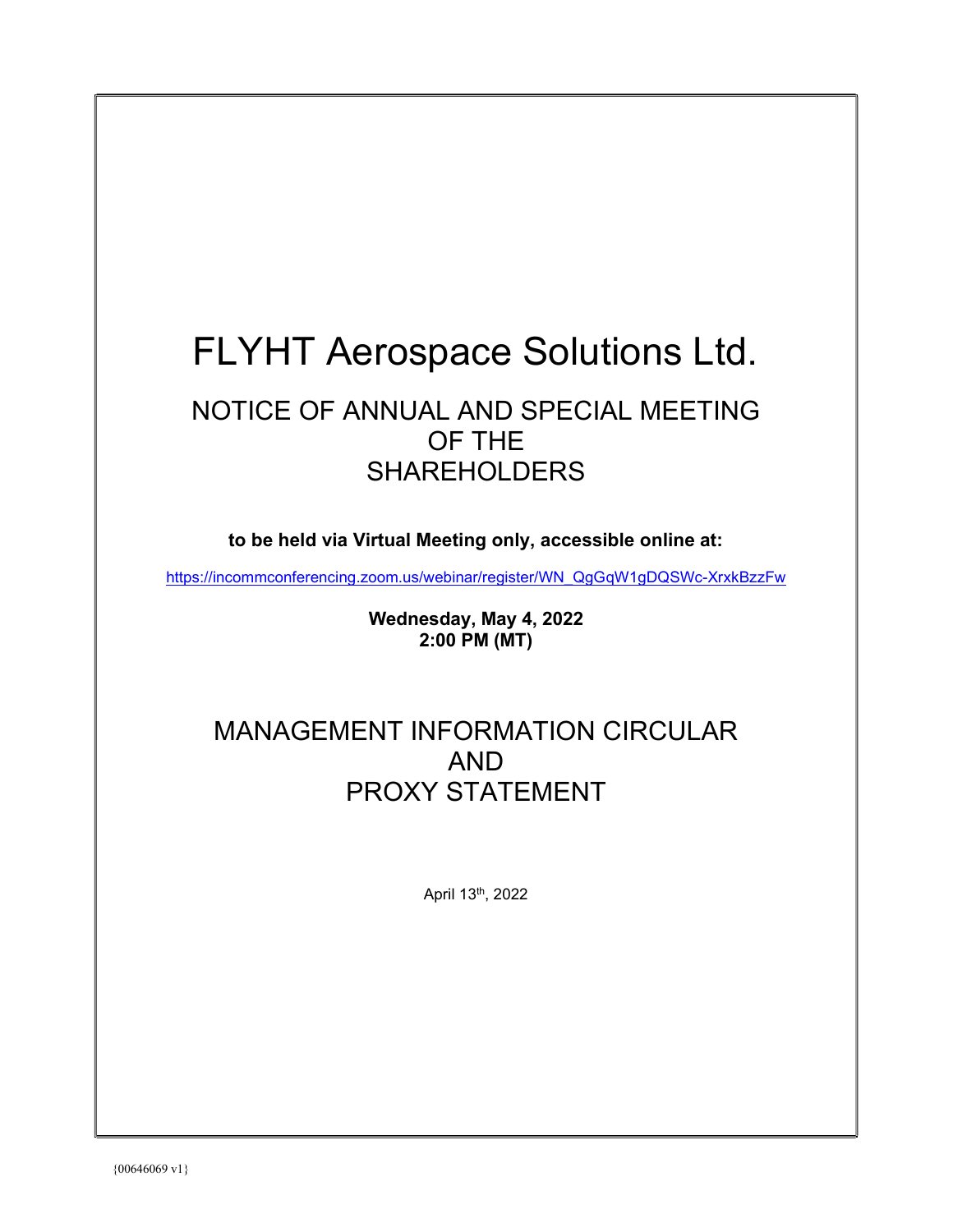# FLYHT AEROSPACE SOLUTIONS LTD. #500, 1212 - 31<sup>st</sup> Avenue NE, Calgary, Alberta T2E 7S8

# NOTICE OF AN ANNUAL & SPECIAL MEETING OF SHAREHOLDERS

NOTICE IS HEREBY GIVEN THAT an Annual & Special Meeting of holders of common shares of FLYHT Aerospace Solutions Ltd. (the "Corporation") will be held via virtual meeting only at 2:00 PM (MT), on Wednesday, May 4, 2022, for the following purposes:

- 1. to receive the audited financial statements of the Corporation for the fiscal year ended December 31, 2021, together with the report of the auditors thereon;
- 2. to fix the number of directors at eight (8) and to elect the board of directors for the ensuing year;
- 3. to appoint KPMG LLP as the auditors of the Corporation for the ensuing year and to authorize the board of directors to fix the auditors' remuneration;
- 4. to consider and, if deemed advisable, to pass with or without variation, an ordinary resolution approving the 2022 stock option plan, as more particularly described in the accompanying Management Proxy Circular; and
- 5. to transact such other business as may be properly brought before the meeting or any adjournment thereof.

The virtual meeting can be accessed online at: https://incommconferencing.zoom.us/webinar/register/WN\_QgGqW1gDQSWc-XrxkBzzFw

DATED at Calgary, Alberta, this 13<sup>th</sup> day of April, 2022.

# BY ORDER OF THE BOARD OF DIRECTORS

Jonina Jonsson Chairman and Director

 $\mathcal{L}_\text{max}$  and  $\mathcal{L}_\text{max}$  and  $\mathcal{L}_\text{max}$  and  $\mathcal{L}_\text{max}$ 

# IMPORTANT

We will hold a virtual 2022 Annual General Shareholder meeting only, accessible online at 2:00 PM (MT) on Wednesday, May 4, 2022. As a shareholder, you have the right to vote your shares on all items that come before the meeting.

If you are a registered Shareholder and are unable to attend the virtual Meeting, please exercise your right to vote by dating, signing and returning the accompanying form of proxy to Odyssey Trust Company, the Corporation's transfer agent. To be valid, completed proxy forms must be dated, completed, signed and deposited with PHX Energy's transfer agent, Odyssey Trust Company, (i) by mail or by hand delivery using the enclosed return envelope or one addressed to Odyssey Trust Company, Proxy Department, A702, 67 Yonge Street, Toronto, ON M5E 1J8, or (ii), by facsimile to 1-800-517-4553. If you vote through the Internet, you may also appoint another person to be your proxyholder. Please go to https://login.odysseytrust.com/pxlogin and follow the instructions. You will require your 12-digit control number found on your proxy form. Your proxy or voting instructions must be received in each case no later than forty-eight (48) hours (excluding Saturdays, Sundays and statutory holidays in the Province of Alberta) or, if the Meeting is adjourned, 48 hours (excluding Saturdays and holidays) before the beginning of any adjournment of the Meeting.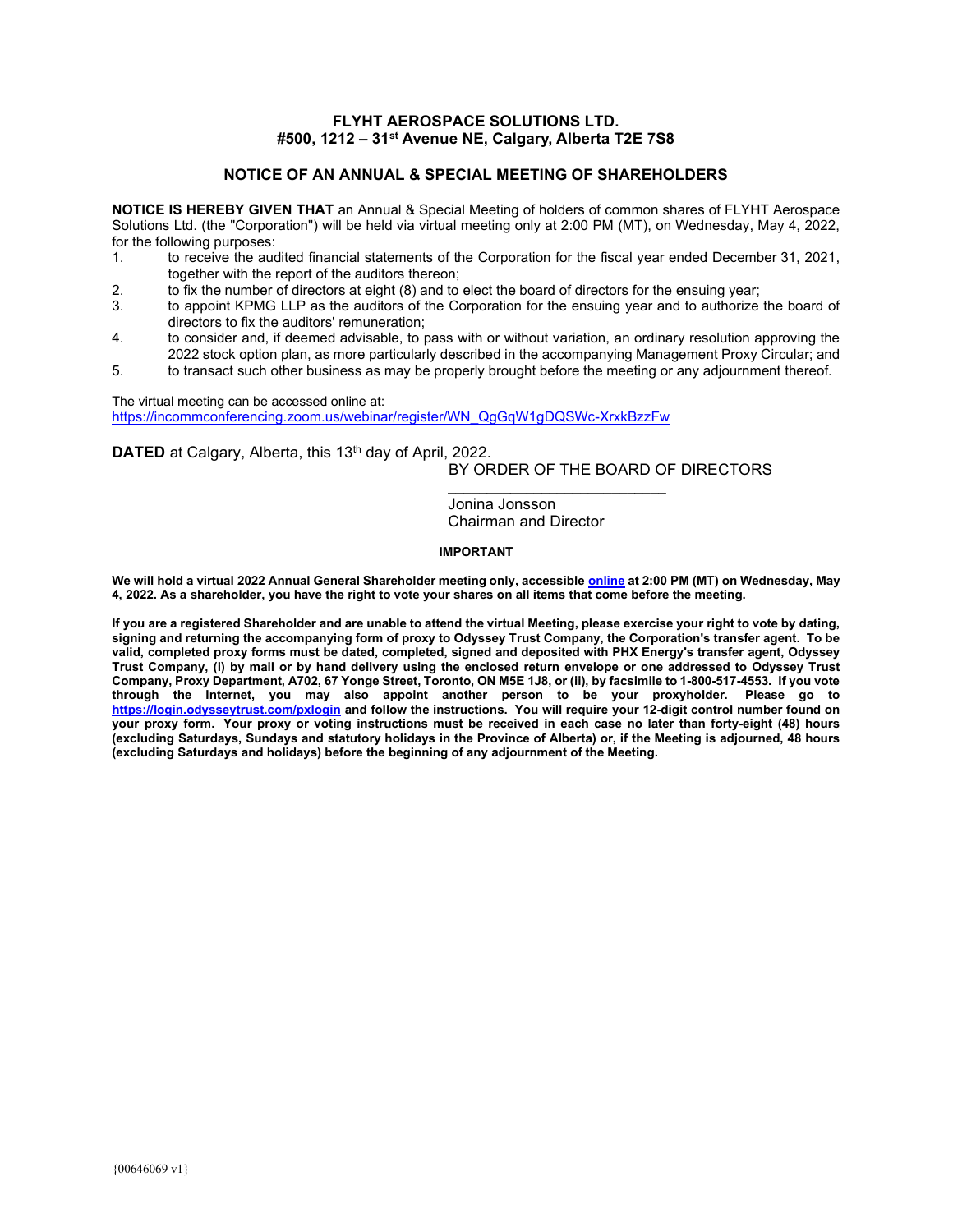# FLYHT AEROSPACE SOLUTIONS LTD.

#### MANAGEMENT INFORMATION CIRCULAR

#### For the Annual & Special Meeting of Shareholders to be held on May 4, 2022

We will hold a virtual 2022 Annual General Shareholder meeting only for 2022 (particulars noted below). As a shareholder, you have the right to vote your shares on all items that come before the meeting. Your vote is important and we facilitate voting by enabling you to vote by proxy prior to the meeting. We encourage you to do so and have arranged for voting on the Internet, by phone or by mail. You can also vote by attending the virtual meeting.

#### PROXIES

# Solicitation of Proxies

This management information circular and proxy statement (the "Management Proxy Circular") is furnished in connection with the solicitation of proxies by the management of FLYHT Aerospace Solutions Ltd. (the "Corporation") for use at the Annual & Special Meeting of the holders (the "Shareholders") of common shares (the "Common Shares") of the Corporation to be held via virtual meeting only at 2:00 PM (MT) on May 4, 2022, and at any adjournment thereof (the "Meeting"), for the purposes set forth in the Notice of Meeting accompanying this Management Proxy Circular. Solicitation of proxies will be primarily by mail, but may also be undertaken by way of telephone, facsimile or oral communication by the directors, officers and regular employees of the Corporation, at no additional compensation. Costs associated with the solicitation of proxies will be borne by the Corporation.

The virtual meeting can be accessed online at:

#### https://incommconferencing.zoom.us/webinar/register/WN\_QgGqW1gDQSWc-XrxkBzzFw

# Appointment of Proxyholders

Accompanying this Management Proxy Circular is an instrument of proxy for use at the Meeting. Shareholders who are unable to attend the Meeting in person and wish to be represented by proxy are required to date and sign the enclosed instrument of proxy and return it in the enclosed return envelope. All properly executed instruments of proxy for Shareholders must be received by the Secretary of the Corporation, c/o Odyssey Trust Company of Canada, Proxy Department, 702, 67 Yonge Street, Toronto, ON M5E 1J8 not later than 48 hours (excluding Saturdays, Sundays and statutory holidays) prior to the time set for the Meeting or any adjournment thereof.

The persons designated in the instrument of proxy are officers and/or directors of the Corporation. A Shareholder has the right to appoint a person (who need not be a Shareholder) other than the persons designated in the accompanying instrument of proxy, to attend at and represent the Shareholder at the Meeting. To exercise this right, a Shareholder should insert the name of the designated representative in the blank space provided on the instrument of proxy and strike out the names of management's nominees. Alternatively, a Shareholder may complete another appropriate instrument of proxy.

# Signing of Proxy

The instrument of proxy must be signed by the Shareholder or the Shareholder's duly appointed attorney authorized in writing or, if the Shareholder is a corporation, under its corporate seal or by a duly authorized officer or attorney of the corporation. An instrument of proxy signed by a person acting as attorney or in some other representative capacity (including a representative of a corporate Shareholder) should indicate that person's capacity (following his or her signature) and should be accompanied by the appropriate instrument evidencing qualification and authority to act (unless such instrument has previously been filed with the Corporation).

# Revocability of Proxies

A Shareholder who has submitted an instrument of proxy may revoke it at any time prior to the exercise thereof. In addition to any manner permitted by law, a proxy may be revoked by instrument in writing executed by the Shareholder or by his or her duly authorized attorney or, if the Shareholder is a corporation, under its corporate seal or executed by a duly authorized officer or attorney of the corporation and deposited either: (i) at the registered office of the Corporation at any time up to and including the last business day preceding the day of the Meeting, or any adjournments thereof, at which the instrument of proxy is to be used; or (ii) with the Chairman of the Meeting on the day of the Meeting, or any adjournment thereof. In addition, an instrument of proxy may be revoked: (i) by the Shareholder personally attending the Meeting and voting the securities represented thereby or, if the Shareholder is a corporation, by a duly authorized representative of the corporation attending at the Meeting and voting such securities; or (ii) in any other manner permitted by law.

#### Voting of Proxies and Exercise of Discretion by Proxyholders

All Common Shares represented at the Meeting by properly executed proxies will be voted on any ballot that may be called for and, where a choice with respect to any matter to be acted upon has been specified in the instrument of proxy, the Common Shares represented by the instrument of proxy will be voted in accordance with such instructions.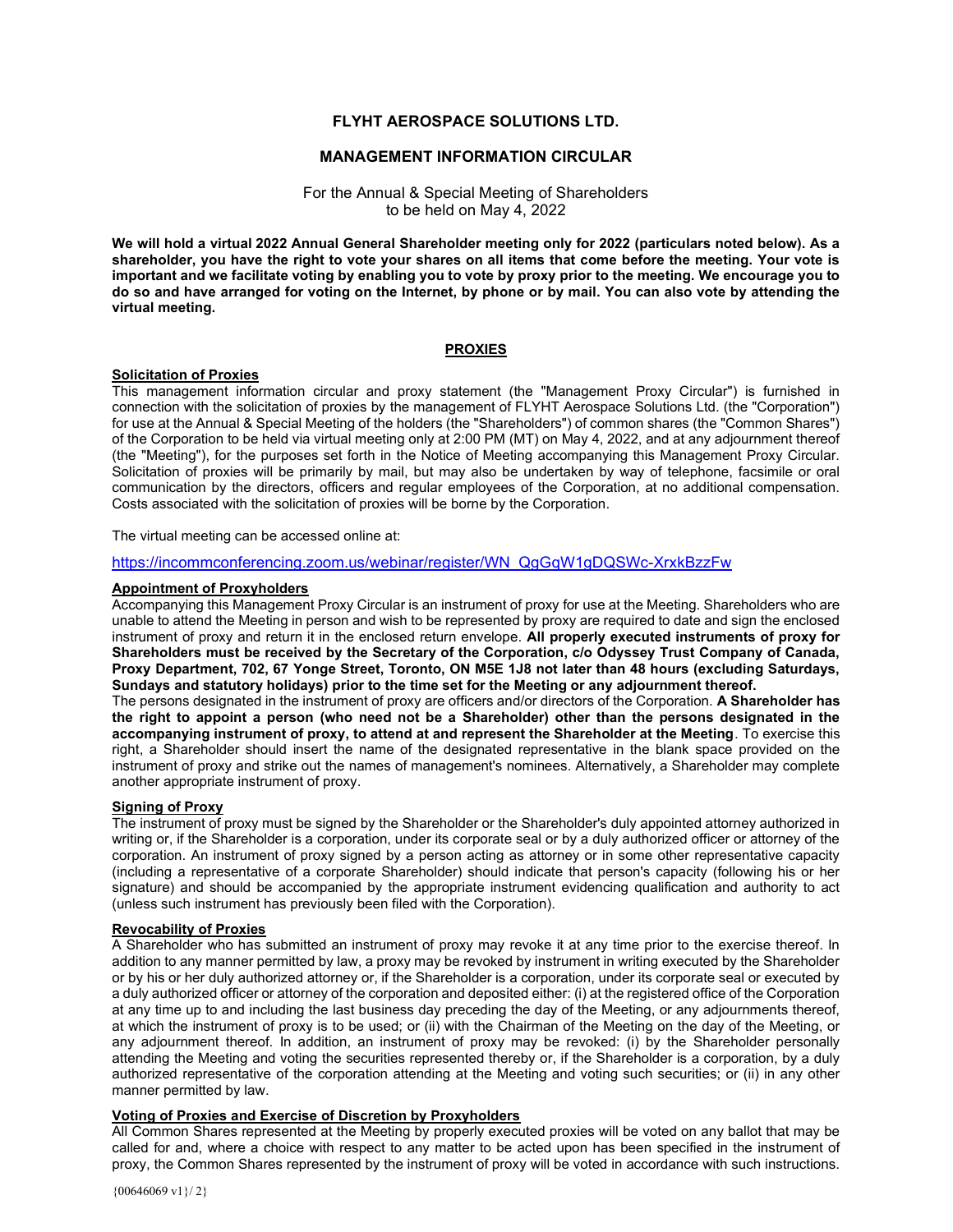The management designees named in the accompanying instrument of proxy will vote or withhold from voting the Common Shares in respect of which they are appointed in accordance with the direction of the Shareholder appointing him or her on any ballot that may be called for at the Meeting. Each Shareholder can vote for all of the nominated directors, vote for some of them and withhold for others, or withhold for all of them. In the absence of such direction, such Common Shares will be voted "FOR" the proposed resolutions at the Meetings, including the election of each of the nominated directors. The accompanying instrument of proxy confers discretionary authority upon the persons named therein with respect to amendments of or variations to the matters identified in the accompanying Notice and with respect to other matters that may properly be brought before the Meeting. In the event that amendments or variations to matters identified in the Notice are properly brought before the Meeting or any further or other business is properly brought before the Meeting, it is the intention of the management designees to vote in accordance with their best judgment on such matters or business. At the time of printing this Management Proxy Circular, the management of the Corporation knows of no such amendment, variation or other matter to come before the Meeting other than the matters referred to in the accompanying Notice.

# INTEREST OF CERTAIN PERSONS OR COMPANIES IN MATTERS TO BE ACTED ON

Except as disclosed in this Management Proxy Circular, none of the directors or executive officers of the Corporation at any time since the beginning of the Corporation's last financial year, nor any proposed nominee for election as a director of the Corporation, nor any associate or affiliate of any of the foregoing persons, has any material interest, direct or indirect, by way of beneficial ownership of securities or otherwise in any matter to be acted on, other than the election of directors or the appointment of auditors.

# VOTING SECURITIES AND PRINCIPAL HOLDERS OF VOTING SECURITIES

# Voting of Common Shares – General

The record date for the determination of Shareholders entitled to receive notice of and to vote at the Meeting is March 26, 2022 (the "Record Date"). Only Shareholders whose names are entered in the Corporation's register of shareholders at the close of business on that date and holders of Common Shares issued by the Corporation after such date and prior to the Meeting will be entitled to receive notice of and to vote at the Meeting, provided that, to the extent that: (i) a registered Shareholder has transferred the ownership of any Common Shares subsequent to the Record Date; and (ii) the transferee of those Common Shares produces properly endorsed share certificates, or otherwise establishes that he or she owns the Common Shares and demands, not later than ten days before the Meeting, that his or her name be included on the Shareholder list before the Meeting, in which case the transferee shall be entitled to vote his or her Common Shares at the Meeting.

The Corporation is authorized to issue an unlimited number of Common Shares without par value and an unlimited number of Preferred Shares. On the Record Date, of the Corporation's authorized Common Shares, 38,316,876 Common Shares were issued and outstanding as fully paid and non-assessable and no other shares were outstanding.

#### Voting of Common Shares – Advice to Non-Registered Holders

Only registered holders of Common Shares, or the persons they appoint as their proxies, are permitted to attend and vote at the Meeting. However, in many cases, Common Shares beneficially owned by a holder (a "Non-Registered Holder") are registered either:

- (a) in the name of an intermediary (an "Intermediary") that the Non-Registered Holder deals with in respect of the Common Shares. Intermediaries include banks, trust companies, securities dealers or brokers, and trustees or administrators of self-administered RRSPs, RRIFs, RESPs and similar plans; or
- (b) in the name of a clearing agency (such as The Canadian Depository for Securities Limited or "CDS").

In accordance with the requirements of National Instrument 54-101 of the Canadian Securities Administrators, the Corporation has distributed copies of the Notice, this Management Proxy Circular and the instrument of proxy (collectively, the "Meeting Materials") to the clearing agencies and Intermediaries for onward distribution to Non-Registered Holders.

Intermediaries are required to forward meeting materials to Non-Registered Holders unless a Non-Registered Holder has waived the right to receive them. Typically, Intermediaries will use a service company (such as ADP Investor Communications ("ADP")) to forward meeting materials to Non-Registered Holders.

Generally, Non-Registered Holders who have not waived the right to receive meeting materials will:

- (a) have received as part of the Meeting Materials a voting instruction form which must be completed, signed and delivered by the Non-Registered Holder in accordance with the directions on the voting instruction form; voting instruction forms sent by ADP permit the completion of the voting instruction form by telephone or through the Internet at www.investorvote.com; or
- (b) less typically, be given a proxy which has already been signed by the Intermediary (typically by a facsimile, stamped signature) which is restricted as to the number of Common Shares beneficially owned by the Non-Registered Holder but which is otherwise uncompleted. This form of proxy need not be signed by the Non-Registered Holder. In this case, the Non-Registered Holder who wishes to submit a proxy should otherwise properly complete the form of proxy and deposit it with Computershare Trust Company of Canada at the address referred to above.

The purpose of these procedures is to permit Non-Registered Holders to direct the voting of the Common Shares they beneficially own. Should a Non-Registered Holder wish to attend and vote at the Meeting in person (or have another person attend and vote on behalf of the Non-Registered Holder), the Non-Registered Holder should strike out the names of the persons named in the proxy and insert the Non-Registered Holder's (or such other person's) name in the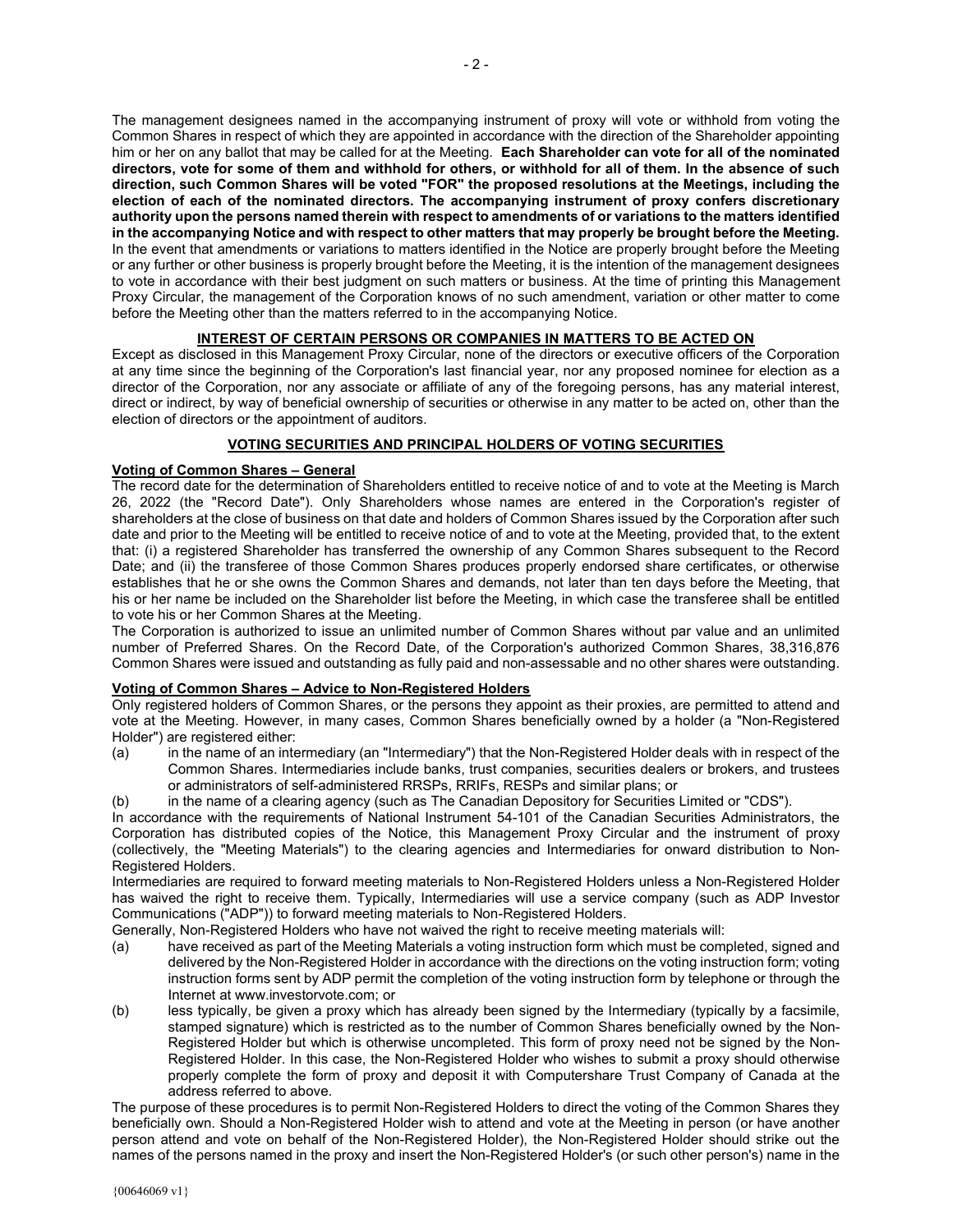blank space provided or, in the case of a voting instruction form, follow the corresponding instructions on the form. In either case, Non-Registered Holders should carefully follow the instructions of their Intermediaries and their service companies.

Only registered Shareholders have the right to revoke a proxy. Non-Registered Holders who wish to change their vote must in sufficient time in advance of the Meeting, arrange for their respective Intermediaries to change their vote and if necessary revoke their proxy in accordance with the revocation procedures set above.

#### Voting by Internet

FLYHT Aerospace Solutions Ltd. shareholders may use the internet site at https://login.odysseytrust.com/pxlogin to transmit their voting instructions. Shareholders should have the form of proxy in hand when they access the web site and will be prompted to enter their Control Number, which is located on the form of proxy. If Shareholders vote by internet, their vote must be received not later than 2:00 p.m. (MT) on May 4, 2022 or 48 hours prior to the time of any adjournment of the Meeting. The website may be used to appoint a proxyholder to attend and vote on a Shareholder's behalf at the Meeting and to convey a Shareholder's voting instructions. Please note that if a Shareholder appoints a proxyholder and submits their voting instructions and subsequently wishes to change their appointment, a Shareholder may resubmit their proxy and/or voting direction, prior to the deadline noted above. When resubmitting a proxy, the most recent submitted proxy will be recognized as the only valid one, and all previous proxies submitted will be disregarded and considered revoked, provided that the last proxy is submitted by the deadline noted above.

#### Principal Holders of Common Shares

The following table sets forth, to the best of the knowledge of the directors and executive officers of the Corporation, as at the date hereof, the only persons, corporations or other entities (other than securities depositories) who beneficially own, directly or indirectly, or exercise control or discretion over voting securities carrying more than 10% of the voting rights attached to the Common Shares of the Corporation:

| Name and Municipality of<br><b>Residence</b> | Tvpe of<br>Ownership | <b>Number of Common Shares</b> | Percentage |
|----------------------------------------------|----------------------|--------------------------------|------------|
| Bleichroeder LP                              | Direct               | 6.494.666                      | 16.95%     |

#### **Quorum**

Pursuant to the by-laws of the Corporation, a quorum of Shareholders is present at the Meeting irrespective of the number of persons actually present if two Shareholders or duly appointed proxyholders are present in person, each being a shareholder entitled to vote at the Meeting. Pursuant to the Canada Business Corporations Act and the bylaws, if a quorum is present at the opening of the Meeting, the Shareholders present may proceed with the business of the Meeting notwithstanding that a quorum is not present throughout the Meeting. If a quorum is not present at the opening of the Meeting, the Shareholders present may adjourn the Meeting to a fixed time and place but may not transact any other business.

#### STATEMENT OF EXECUTIVE COMPENSATION

# **General**

The following information, dated as of April 13, 2022, is provided in accordance with Form 51-102F6V – Statement of Executive Compensation – Venture Issuers (the "Form"), in such term as defined by National Instrument 51-102.

For the purposes of this Form, a "Named Executive Officer", or "NEO", means each of the following individuals:

- (a) each individual who, in respect of the Corporation, during any part of the most recently completed financial year, served as chief executive officer ("CEO"), including an individual performing functions similar to a CEO;
- (b) each individual who, in respect of the Corporation, during any part of the most recently completed financial year, served as chief financial officer ("CFO"), including an individual performing functions similar to a CFO;
- (c) in respect of the Corporation and its subsidiaries, the most highly compensated executive officer other than the individuals identified in paragraphs (a) and (b) at the end of the most recently completed financial year whose total compensation was more than \$150,000;
- (d) each individual who would be a NEO under paragraph (c) but for the fact that the individual was not an executive officer of the Corporation, and was not acting in a similar capacity, at the end of that financial year.

Based on the foregoing definitions, the Corporation's NEO's in respect of the year ended December 31, 2021 are William T. Tempany (Interim Chief Executive Officer), Alana Forbes (Chief Financial Officer), and Derek Taylor (Vice President, Sales and Marketing).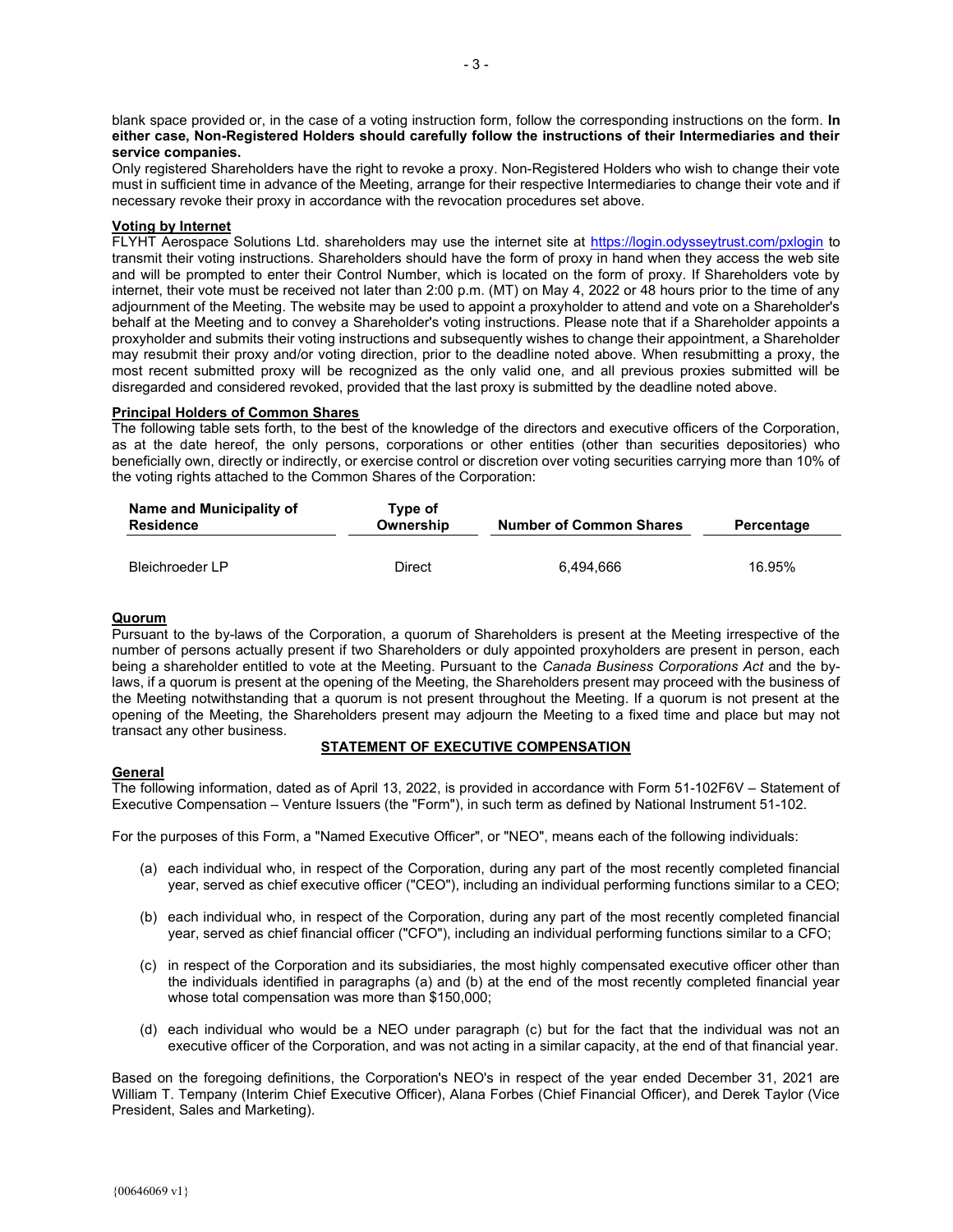#### Director and NEO compensation, excluding stock options and other compensation securities

The following table sets forth all direct and indirect compensation paid, payable, awarded, granted, given or otherwise provided, directly or indirectly, by the Corporation, or a subsidiary of the Corporation thereof to each director and each NEO of the Corporation, in any capacity, including, for greater certainty, all plan and non-plan compensation, direct and indirect pay, remuneration, economic or financial award, reward, benefit, gift or perquisite paid, payable, awarded, granted, given or otherwise provided to the NEO or director for services provided and for services to be provided, directly or indirectly, to the Corporation, for each of the Corporation's two most recently completed financial years:

| <b>Table of Compensation Excluding Compensation Securities</b> |                                          |                                                                   |                         |                                               |                                                                 |                                         |
|----------------------------------------------------------------|------------------------------------------|-------------------------------------------------------------------|-------------------------|-----------------------------------------------|-----------------------------------------------------------------|-----------------------------------------|
| <b>Name and Position</b>                                       | Year<br><b>Ended</b><br><b>Dec</b><br>31 | Salary /<br>Consulting<br>Fees /<br><b>Commissions</b><br>$($ \$) | <b>Bonus</b><br>$($ \$) | <b>Committee</b><br>or meeting<br>fees $(\$)$ | Value of all<br>other<br>compensation<br>$($ \$) <sup>(1)</sup> | <b>Total</b><br>compensation<br>$($ \$) |
| William T. Tempany                                             | 2021                                     | 374,982                                                           | 22,750                  |                                               | 12,790                                                          | 410,522                                 |
| <b>Interim Chief Executive Officer</b>                         | 2020                                     | 231,398 <sup>(2)</sup>                                            |                         | 19,750                                        | 20,573                                                          | 271,721                                 |
| Alana Forbes                                                   | 2021                                     | 210.000                                                           | 31,500                  |                                               | 28,990                                                          | 270,490                                 |
| <b>Chief Financial Officer</b>                                 | 2020                                     | 201,923                                                           | 45,000                  |                                               | 13,040                                                          | 259,963                                 |
| Derek Taylor                                                   | 2021                                     | 311,573                                                           |                         |                                               | 31,877                                                          | 343,450                                 |
| <b>Vice President Sales and Marketing</b>                      | 2020                                     | 225,051                                                           |                         |                                               | 13,973                                                          | 239.024                                 |
| Brent Rosenthal <sup>(3)</sup>                                 | 2021                                     |                                                                   |                         | 22,520                                        |                                                                 | 22,520                                  |
| Director                                                       | 2020                                     | 8,255                                                             |                         | 5,346                                         |                                                                 | 13,601                                  |
| Doug Marlin                                                    | 2021                                     |                                                                   |                         | 23.400                                        |                                                                 | 23,400                                  |
| <b>Director</b>                                                | 2020                                     |                                                                   |                         | 23,000                                        |                                                                 | 23,000                                  |
| Jack Olcott <sup>(3)</sup>                                     | 2021                                     |                                                                   |                         | 22.520                                        |                                                                 | 22,520                                  |
| Director                                                       | 2020                                     |                                                                   |                         | 23,212                                        |                                                                 | 23,212                                  |
| Mary McMillan <sup>(3)</sup>                                   | 2021                                     |                                                                   |                         | 22.520                                        | $\overline{a}$                                                  | 22,520                                  |
| Director                                                       | 2020                                     |                                                                   |                         | 23,212                                        |                                                                 | 23,212                                  |
| <b>Michael Brown</b>                                           | 2021                                     |                                                                   |                         | 23,400                                        |                                                                 | 23,400                                  |
| Director                                                       | 2020                                     |                                                                   |                         | 23,000                                        |                                                                 | 23,000                                  |
| Jonina Jonsson <sup>(3)</sup>                                  | 2021                                     |                                                                   |                         | 30,027                                        | $\overline{a}$                                                  | 30,027                                  |
| Director                                                       | 2020                                     |                                                                   |                         | 23,212                                        |                                                                 | 23,212                                  |
| Paul Takalo                                                    | 2021                                     |                                                                   |                         | 23,400                                        |                                                                 | 23,400                                  |
| Director                                                       | 2020                                     |                                                                   |                         | 23,000                                        |                                                                 | 23,000                                  |

Notes:

(1) Other compensation includes payments made under a health spending account and under the RRSP / 401k matching plan available to all employees (see Employment, consulting and management agreements).

(2) As of December 31, 2020, \$143,898 of the amount included in consulting fees remained outstanding for Mr. Tempany's consulting fees. This amount was paid in 2021.

(3) Committee fees were paid to American directors in USD. The exchange rate in effect at the time of the payment was used to convert the payment amounts to Canadian dollars.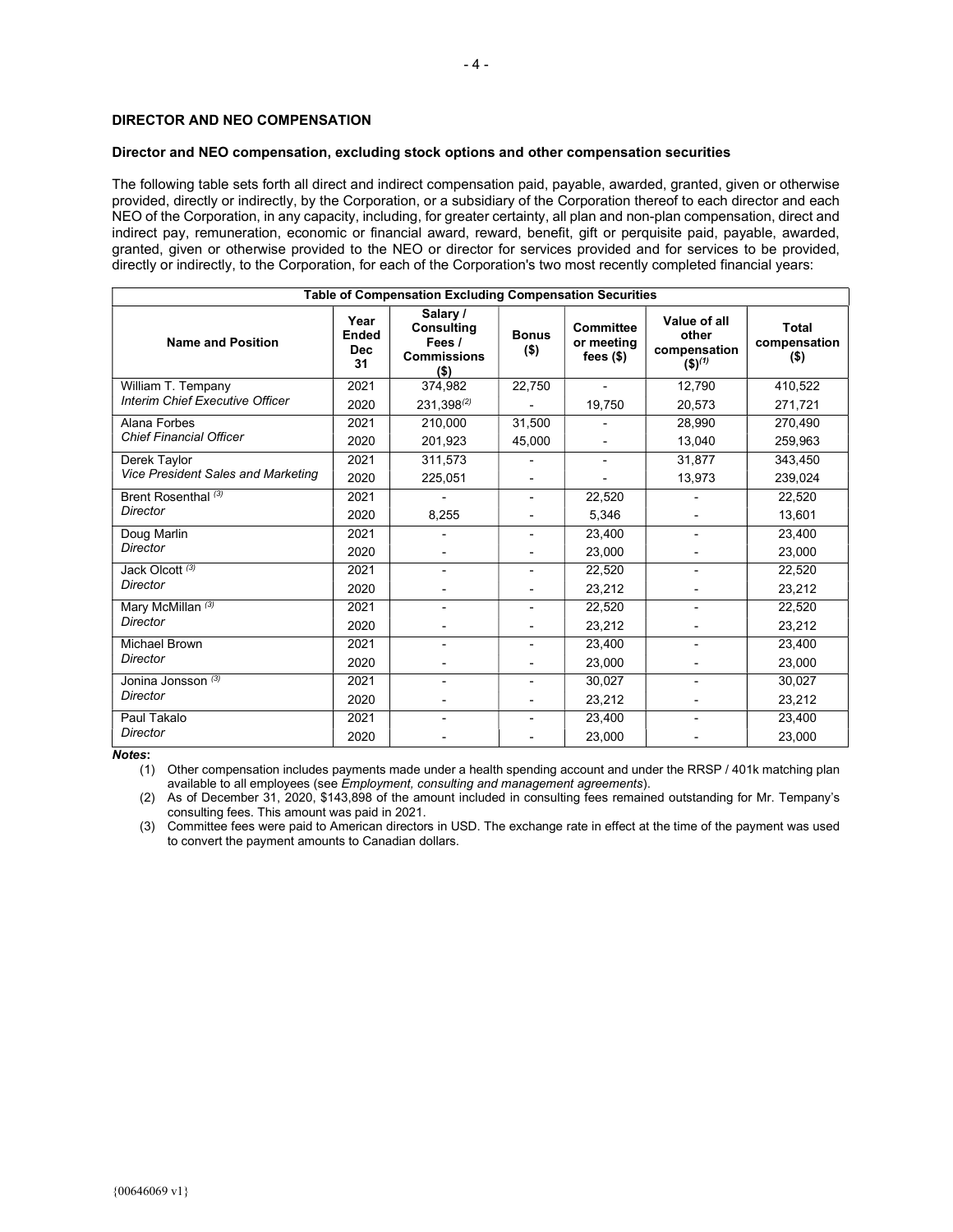#### Stock options and other compensation securities

The following table sets forth details for all stock options outstanding for each of the NEO's and directors as at December 31, 2021. The closing price of the Common Shares on the TSX Venture Exchange on December 31, 2021 was \$0.74.

| <b>Compensation Securities</b> |                                                 |                  |               |                 |                    |
|--------------------------------|-------------------------------------------------|------------------|---------------|-----------------|--------------------|
|                                | <b>Number</b><br><b>Closing price</b><br>Issue, |                  |               |                 |                    |
| <b>Name and Position</b>       | of                                              | Date of issue or | conversion or | of stock option | <b>Expiry date</b> |
|                                | stock                                           | grant            | exercise      | on date of      |                    |
|                                | options                                         |                  | price (\$)    | $grant$ (\$)    |                    |
| William T. Tempany Interim     | 32,800                                          | May 6, 2021      | 0.57          | 0.57            | May 6, 2025        |
| <b>Chief Executive Officer</b> | 70,000                                          | June 23, 2020    | 0.59          | 0.59            | June 23, 2024      |
|                                | 22,500                                          | May 9, 2019      | 1.50          | 1.50            | May 9, 2023        |
|                                | 22,500                                          | May 4, 2018      | 1.55          | 1.55            | May 4, 2022        |
| Alana Forbes                   | 24,000                                          | May 6, 2021      | 0.57          | 0.57            | May 6, 2025        |
| <b>Chief Financial Officer</b> | 25,000                                          | June 23, 2020    | 0.59          | 0.59            | June 23, 2024      |
|                                | 20,000                                          | May 9, 2019      | 1.50          | 1.50            | May 9, 2023        |
|                                | 30,000                                          | May 4, 2018      | 1.55          | 1.55            | May 4, 2022        |
| Derek Taylor                   | 11,925                                          | May 6, 2021      | 0.57          | 0.57            | May 6, 2025        |
| Vice President, Sales and      | 25,000                                          | June 23, 2020    | 0.59          | 0.59            | June 23, 2024      |
| Marketing                      | 2,300                                           | May 9, 2019      | 1.50          | 1.50            | May 9, 2023        |
|                                | 2,070                                           | May 4, 2018      | 1.55          | 1.55            | May 4, 2022        |
| <b>Brent Rosenthal</b>         | 35,000                                          | August 4, 2021   | 0.93          | 0.93            | August 4, 2025     |
| Director                       | 12,000                                          | May 6, 2021      | 0.57          | 0.57            | May 6, 2025        |
|                                | 50,000                                          | June 23, 2020    | 0.59          | 0.59            | June 23, 2024      |
| Doug Marlin                    | 12,000                                          | May 6, 2021      | 0.57          | 0.57            | May 6, 2025        |
| Director                       | 20,000                                          | June 23, 2020    | 0.59          | 0.59            | June 23, 2024      |
|                                | 10,000                                          | May 9, 2019      | 1.50          | 1.50            | May 9, 2023        |
|                                | 22,500                                          | May 4, 2018      | 1.55          | 1.55            | May 4, 2022        |
| Jack Olcott                    | 12,000                                          | May 6, 2021      | 0.57          | 0.57            | May 6, 2025        |
| Director                       | 20.000                                          | June 23, 2020    | 0.59          | 0.59            | June 23, 2024      |
|                                | 10,000                                          | May 9, 2019      | 1.50          | 1.50            | May 9, 2023        |
|                                | 10,500                                          | May 4, 2018      | 1.55          | 1.55            | May 4, 2022        |
| Mary McMillan                  | 12,000                                          | May 6, 2021      | 0.57          | 0.57            | May 6, 2025        |
| Director                       | 30,000                                          | June 23, 2020    | 0.59          | 0.59            | June 23, 2024      |
| <b>Michael Brown</b>           | 12,000                                          | May 6, 2021      | 0.57          | 0.57            | May 6, 2025        |
| Director                       | 20,000                                          | June 23, 2020    | 0.59          | 0.59            | June 23, 2024      |
|                                | 10,000                                          | May 9, 2019      | 1.50          | 1.50            | May 9, 2023        |
|                                | 10,500                                          | May 4, 2018      | 1.55          | 1.55            | May 4, 2022        |
| Jonina Jonsson                 | 12,000                                          | May 6, 2021      | 0.57          | 0.57            | May 6, 2025        |
| <b>Director</b>                | 30,000                                          | June 23, 2020    | 0.59          | 0.59            | June 23, 2024      |
|                                | 10,000                                          | May 9, 2019      | 1.50          | 1.50            | May 9, 2023        |
| Paul Takalo                    | 12,000                                          | May 6, 2021      | 0.57          | 0.57            | May 6, 2025        |
| Director                       | 20,000                                          | June 23, 2020    | 0.59          | 0.59            | June 23, 2024      |
|                                | 10,000                                          | May 9, 2019      | 1.50          | 1.50            | May 9, 2023        |
|                                | 10,500                                          | May 4, 2018      | 1.55          | 1.55            | May 4, 2022        |

Note: Stock options granted in all years shown were to vest 1/3 on each of the subsequent three anniversary dates of the grant.

There were no exercises of stock options by NEO's nor the directors of the Corporation noted above during the year ended December 31, 2021.

#### Stock option plans and other incentive plans

The Corporation has no other incentive plans other than its stock option plan (the "Plan"). The Plan provides that the board of directors may from time to time, in its discretion grant to directors, officers and employees of the Corporation and to consultants retained by the Corporation, non-transferable options to purchase common shares ("Common Shares"), or such other shares as may be substituted therefore, in the capital of the Corporation for a period of up to five years from the date of the grant provided that the number of Common Shares reserved for issuance may not exceed 10% of the total issued and outstanding Common Shares of the Corporation at the date of the grant.

The purpose of this Plan is to advance the interests of the Corporation by encouraging the directors, officers and employees of the Corporation and consultants retained by the Corporation to acquire Common Shares, thereby: (i) increasing the proprietary interests of such persons in the Corporation; (ii) aligning the interests of such persons with the interests of the Corporation's shareholders generally; (iii) encouraging such persons to remain associated with the Corporation and (iv) furnishing such persons with an additional incentive in their efforts on behalf of the Corporation.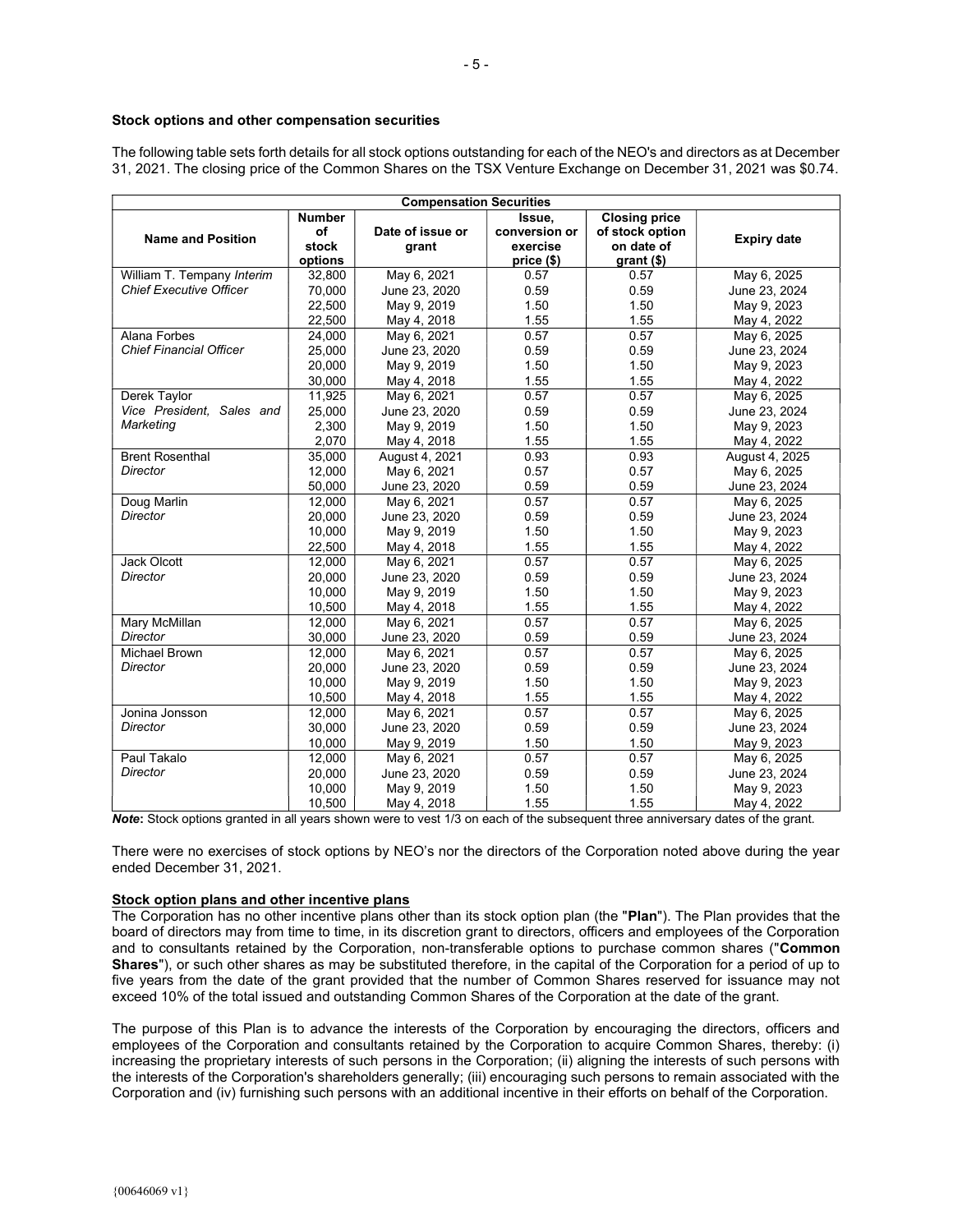The following is a summary of the material terms of the Plan:

- The number of Common Shares to be reserved and authorized for issuance pursuant to options granted under the Plan shall not exceed ten percent (10%) of the total number of issued and outstanding shares in the Corporation.
- Under the Plan, the aggregate number of optioned Common Shares granted to any one optionee in a 12 month period must not exceed 5% of the Corporation's issued and outstanding shares. The number of optioned Common Shares granted to any one consultant in a 12 month period must not exceed 2% of the Company's issued and outstanding shares. The aggregate number of optioned Common Shares granted to an optionee who is employed to provide investor relations' services must not exceed 2% of the Company's issued and outstanding Common Shares in any 12 month period.
- The exercise price for options granted under the Plan will not be less than the market price of the Corporation's Common Shares at the time of the grant, less applicable discounts permitted by the policies of the TSX Venture Exchange ("TSX-V").
- Options will be exercisable for a term of up to five years, subject to earlier termination in the event of the optionee's death or the cessation of the optionee's services to the Corporation.
- Options granted under the Plan are non-assignable.

The Corporation's current Plan was approved by shareholders at the Corporation's Annual and Special Meeting of the Shareholders held on May 6, 2021. The Plan will be subject for approval at the Corporation's at the Meeting. The Plan is attached hereto as Appendix A.

#### Employment, consulting and management agreements

The Corporation has employment agreements with each of Ms. Forbes and Mr. Taylor, and a management consulting agreement with Fintech Systems Inc. for the services provided by Mr. Tempany, which set forth the terms of their compensation. Each of these agreements is, as applicable, reviewed by the Governance and Compensation Committee and subsequently approved by the board of directors of the Corporation based on the recommendation of the Governance and Compensation Committee.

#### Compensation of William T. Tempany, Interim Chief Executive Officer 2021

Fintech Systems Inc, entered into a management consulting agreement with the Corporation for the services of Mr. Tempany, dated June 3rd, 2020, which governs the terms of his engagement with the Corporation. The agreement for services includes fees of \$25,000 USD per month. The agreement also provides for continued coverage under the Corporation's benefits plan, in Mr. Tempany's capacity as a director of the Corporation. These benefits include health and dental coverage, travel insurance, and a health care spending account to a maximum of \$15,000 per year, subject to the terms of the applicable plans. Coverage eligibility will survive until the earlier of three years from the date upon which there is a sale of the Corporation's business, or December 31, 2026. For a summary of compensation paid to Fintech Systems Inc. for the services of Mr. Tempany in respect of the year ended December 31, 2021 refer to the compensation tables above, under Director and NEO Compensation.

#### Compensation of Alana Forbes, CPA, CGA, Chief Financial Officer 2021

Alana Forbes originally entered into an employment contract with the Corporation dated May 15, 2008. Ms. Forbes was subsequently promoted to Chief Financial Officer effective March 17, 2018 and subsequent replacement contracts increased her gross annual remuneration to \$210,000 (subject to periodic reviews by the Corporation). Her contract also offered the ability to participate and receive benefits as the Corporation may offer to its officers and employees from time to time. These benefits include basic life and disability insurance, health and dental coverage, a retirement fund matching program, and a health care spending account to a maximum of \$15,000 per year. Ms. Forbes was entitled to receive such additional remuneration, by way of variable compensation or otherwise, as the board of directors may approve based on achievement of specific goals as mandated by the Corporation. For a summary of compensation paid to Ms. Forbes in respect of the year ended December 31, 2021 refer to the compensation tables above, under Director and NEO Compensation.

#### Compensation of Derek Taylor, Vice President, Sales and Marketing 2021

Derek Taylor originally entered into a consulting agreement with the Corporation dated September 9, 2002 for provision of sales services. Mr. Taylor was subsequently promoted to Vice President, Sales and Marketing on March 2, 2020 under an employment contract providing for gross annual remuneration of \$200,000 (subject to periodic reviews by the Corporation), plus sales commissions in accordance with the Corporation's policies. Pursuant to his contract of employment, Mr. Taylor was also offered the ability to participate and receive benefits as the Corporation may offer to its officers and employees from time to time. These benefits include basic life and disability insurance, health and dental coverage, a retirement fund matching program, and a health care spending account to a maximum of \$15,000 per year. Mr. Taylor was entitled to receive such additional remuneration, by way of variable compensation or otherwise, as the board of directors may have approved based on achievement of specific goals as mandated by the Corporation. For a summary of compensation paid to Mr. Taylor in respect of the year ended December 31, 2021 refer to the compensation tables above, under Director and NEO Compensation.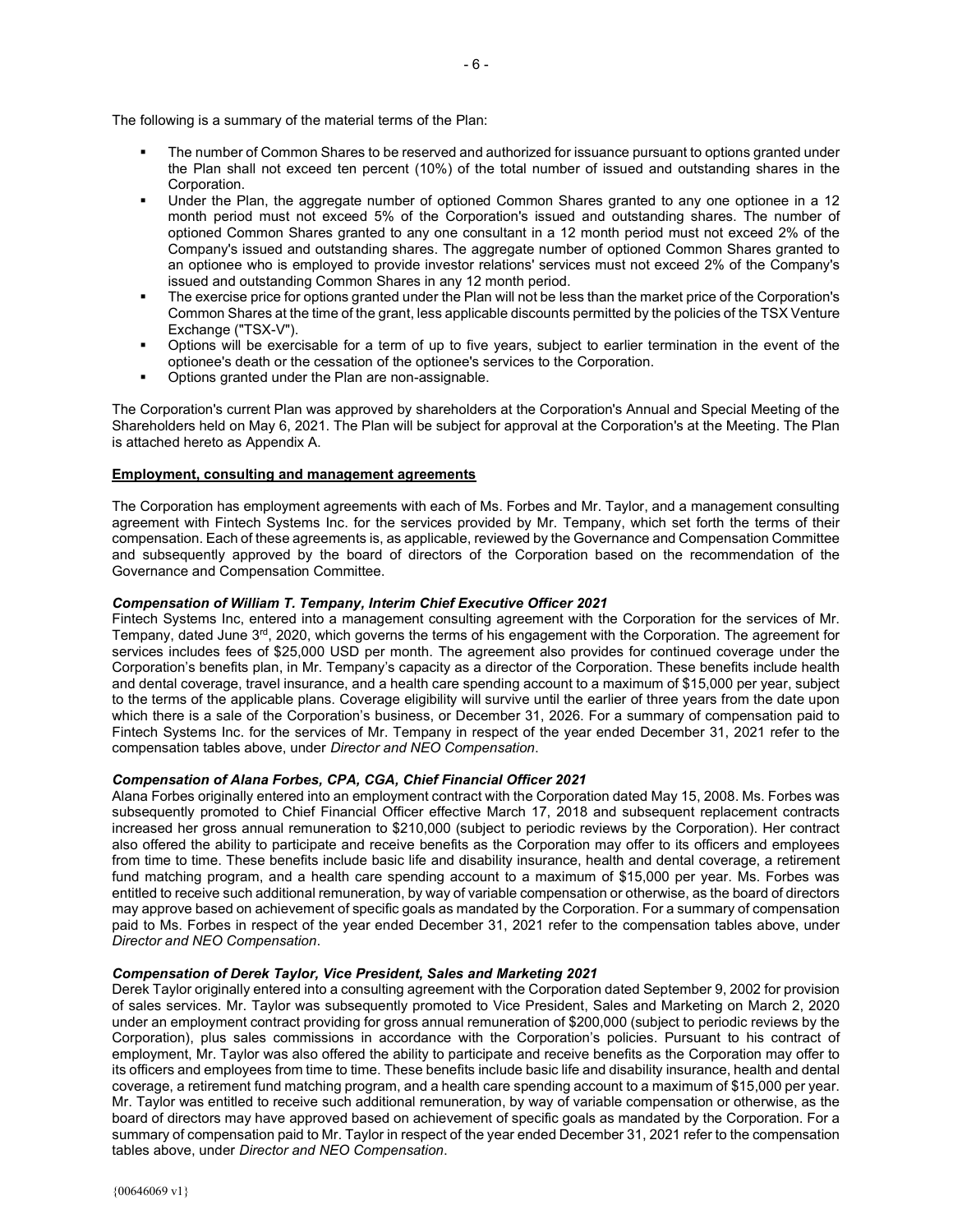#### Termination and Change of Control Benefits

Under the management consulting agreement with Fintech Systems Inc. for the services of Mr. Tempany, the Corporation may terminate the services for any reason, upon thirty days written notice. Termination fees equal to one month's fee of \$25,000 USD would become due upon termination.

Under the employment agreement entered into between the Corporation and Ms. Forbes (for a description, see Employment, consulting and management agreements), in the event that Ms. Forbes' employment is terminated by the Corporation other than for just cause then Ms. Forbes shall be entitled to a severance payment in an amount equal to Ms. Forbes' then current monthly salary (such amount was equal to \$17,500/month on December 31, 2021) for six months, plus one additional month for each month that Ms. Forbes has been employed by the Corporation for a total of twelve months, plus one month per year of service to a maximum of eighteen months total. In the event of such termination, any unvested stock options held by Ms. Forbes would immediately vest and any vested options would have to be exercised within a specified period of time. Pursuant to her employment agreement, in the events of a change of control, Ms. Forbes is entitled to payment equivalent to six months' salary plus one additional month for each month that Ms. Forbes has been employed by the Corporation for a total of twelve months, plus one month per year of service to a maximum of eighteen months total upon a change of control of the Corporation. Change of control is defined as a change in control, or a situation where giving effect to the transaction any entity holds 50% of more of the voting shares or any combination of person acting in concert would be in a position to materially affect more than 50% control of the Corporation or resulting corporation, where such person or persons did not previously hold a sufficient number of voting shares to exercise control.

Under the employment agreement entered into between the Corporation and Mr. Taylor (for a description, see Employment, consulting and management agreements), in the event that Mr. Taylor's employment is terminated by the Corporation other than for just cause then Mr. Taylor shall be entitled to a severance payment in an amount equal to Mr. Taylor's then current monthly salary (such amount was equal to \$16,667/month on December 31, 2021) for six months. In the event of such termination, any unvested stock options held by Mr. Taylor would immediately vest and any vested options would have to be exercised within a specified period of time.

#### Oversight and description of directors and NEO compensation

Compensation of the NEO's of the Corporation is reviewed annually by the governance and compensation committee (the "Governance and Compensation Committee") and is subsequently approved by the board of directors of the Corporation based on the recommendation of the Governance and Compensation Committee. The compensation of the Corporation's NEO's consists principally of a base salary and variable compensation, if any, which may include a performance-based component. NEO's are also eligible to participate in the Corporation's stock option plan (the "Stock Option Plan") as described herein.

The board of directors of the Corporation and the Governance and Compensation Committee's objective in setting compensation levels is that the aggregate compensation received by NEO's be generally competitive with the compensation received by persons with similar qualifications and responsibilities who are employed by other companies of corresponding size and stage of development. In setting such levels, the board and the Governance and Compensation Committee rely on their own experience and knowledge, and an internally compiled report of executive compensation from a wide variety of publicly traded companies of similar size and geographical location. The Governance and Compensation Committee has not retained the assistance of a compensation consultant.

Base Salaries and Variable Compensation - The Corporation's view of base salaries is that they should be competitive with industry peers, to the extent that can be determined, and with other public companies at similar stages of development and having similar assets, number of employees, market capitalization and profit margin. Employment agreements entered into with NEO's also provide that the salary is subject to normal periodic review on or about the anniversary date of any employment agreement. In addition to the salary, the board of directors of the Corporation may from time to time pay variable compensation to NEO's for either the accomplishment of specific performance criteria or for exceptional performance.

**Options** – Pursuant to the Corporation's Stock Option Plan as approved by the shareholders at the Annual General Meeting, the board of directors of the Corporation, at its discretion, determines all grants of stock options to NEO's. Such grants are considered incentives intended to align the NEO's' and Shareholders' interests in the long term. The Corporation emphasizes stock options in executive compensation as they allow the NEO's to share in corporate results in a manner that is relatively cost-effective despite the effects of treating stock options as a compensation expense. The Governance and Compensation Committee provides recommendations to the board of directors with respect to option grants to NEO's.

Performance Based and Deferred Compensation - In 2021, Ms. Forbes and Mr. Tempany received a variable compensation payment while Mr. Taylor received sales commissions, under their respective agreements.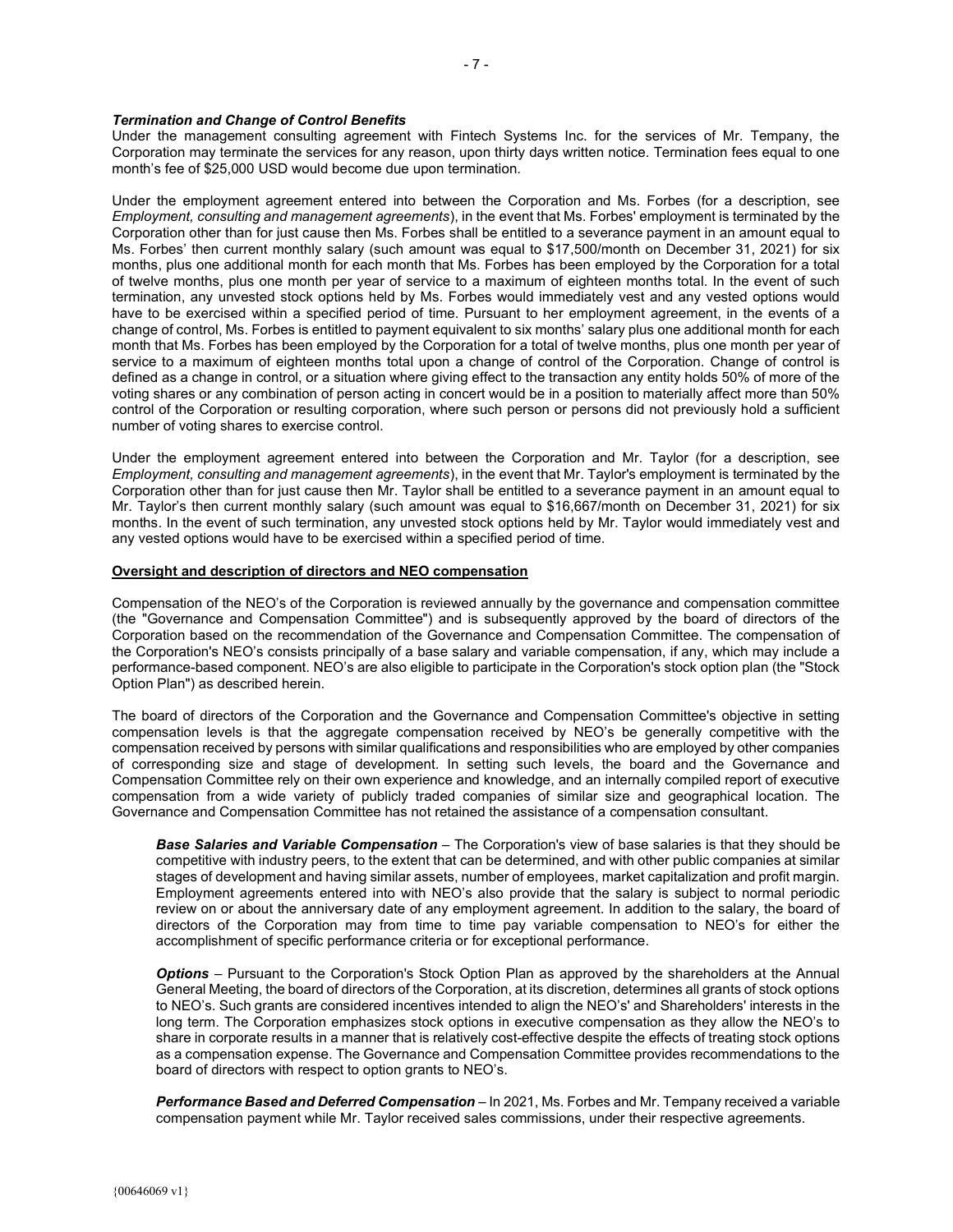The Governance and Compensation Committee considers the implications of the risks associated with the Corporation's compensation policies and practices when determining rewards for its executives and ensures that those policies do not encourage management to take inappropriate or excessive risks. The Governance and Compensation Committee does not believe that there are any risks arising from the compensation policies and practices that would be reasonably likely to have a material adverse effect on the Corporation.

The Corporation's compensation program includes several mechanisms to ensure risk-taking behavior falls within reasonable risk tolerance levels, including:

- a balanced compensation mix between fixed and variable (at zero risk) and between short and long-term incentives that defer award value;
- having a cap on short-term incentive awards;
- commission plan payments are based on cash received;
- establishment of performance criteria and corresponding objectives which represent a balance of performance and quality and sustainability of such performance;
- establishment of a compensation package within range of competitive practices (peer group):
- enforcement of trading bans under the corporate disclosure policy;
- enforcement of the corporate insider trading and reporting policy;
- explicit restrictions on hedging of equity awards by executives;
- utilizing longer-term incentive plans for diversification and alignment with risk realization periods (option based awards).

Under the Corporation's policies, neither officers nor directors are permitted to take any derivative or speculative positions in the Corporation's securities. This is to prevent the purchase of financial instruments that are designed to hedge or offset any decrease in the market value of the Corporation's securities.

#### Director Compensation

For the year ending December 31, 2021, the Corporation compensated its directors in their capacity as a director of the Corporation at \$1,500 per month if the director was independent. If the Chairman or Vice-Chairman of the board of directors was an independent director, his/her compensation was increased by an additional \$500 per month; and if a director was the chairman of a board subcommittee his/her remuneration was increased by \$500 per month. Mr. Tempany's board compensation from 2015-2020 was set at \$2,500 per month per a 2015 separation agreement and has been suspended for the term of the management consulting agreement between the Corporation and Fintech Systems Inc. For a summary of compensation paid to the directors of the Corporation in respect of the year ended December 31, 2021 please refer to the compensation tables above (under Director and NEO Compensation).

Each director is eligible to receive stock options of the Corporation. The Corporation has compensated the directors with stock options in 2021, details of which are included in the compensation tables above (under Stock Options and Other Compensation Securities).

The Corporation has purchased, at its expense, a directors' and officers' liability insurance policy, which expires December 31, 2021. This covers the directors and officers of the Corporation against liability incurred by them in their capacities as directors and officers of the Corporation. The coverage has an aggregate limit of \$10 million, a \$5 million side A difference in conditions, and an additional \$5 million excess layer. There is a deductible of \$20,000. Premiums paid by the Corporation for the directors and officers liability insurance total \$100,312.

#### Pension Disclosure

The Corporation does not have any defined benefit or defined contribution pension plans in place which provide for payments or benefits at, following, or in connection with retirement.

#### SECURITIES AUTHORIZED FOR ISSUANCE UNDER EQUITY COMPENSATION PLANS

The following table sets out information as at the end of the Corporation's most recently completed financial year with respect to compensation plans under which equity securities of the Corporation are authorized for issuance. The Corporation's shareholders approved a rolling Stock Option Plan reserving a maximum of 10% of the issued and outstanding Common Shares of the Corporation and must receive yearly shareholder approval of the Stock Option Plan. On December 31, 2021, the Corporation had 36,416,876 issued and outstanding Common Shares.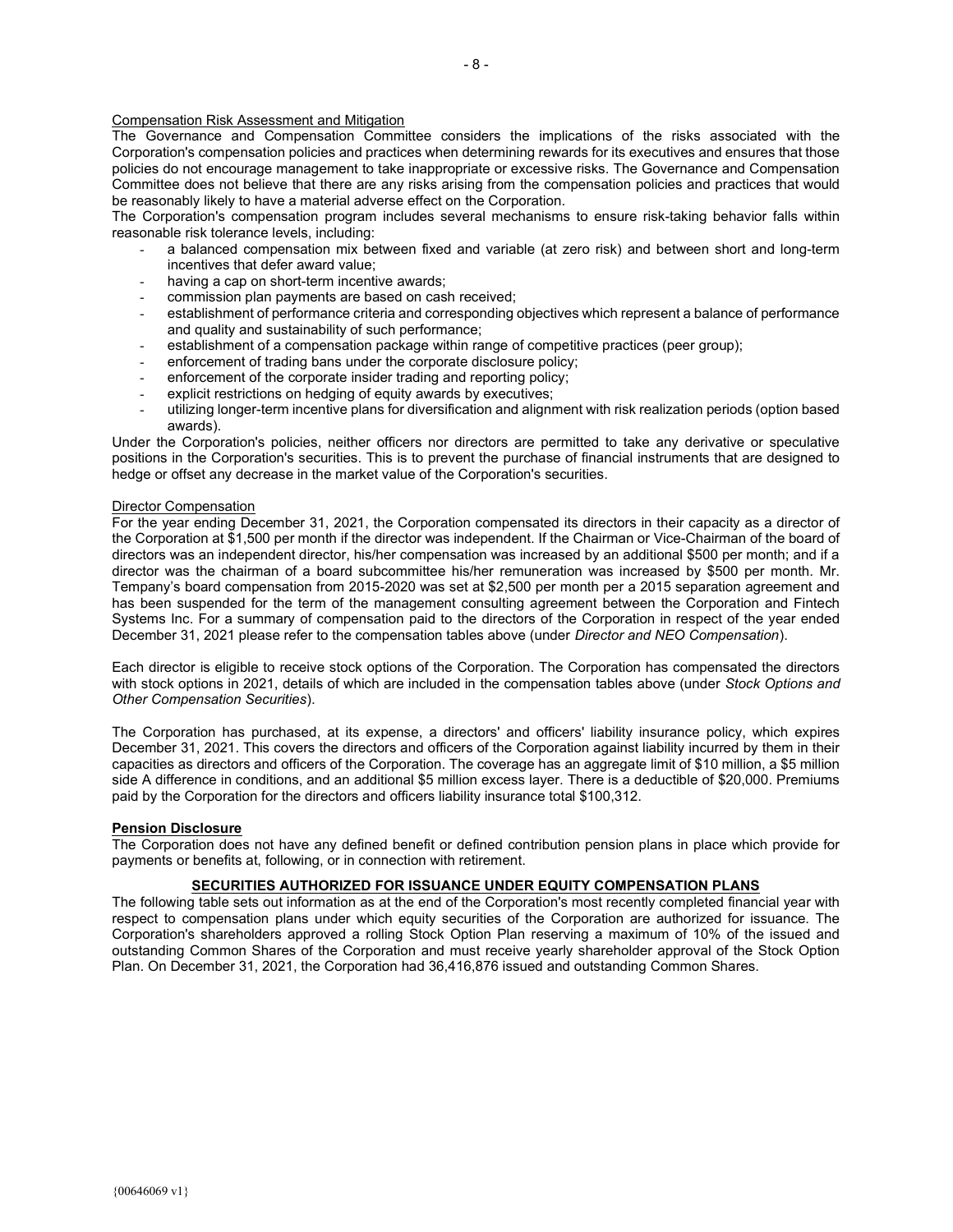| <b>Plan Category</b>                                            | (a) Number of<br>securities to be issued<br>upon exercise of<br>outstanding options,<br>warrants and rights | (b) Weighted-average<br>exercise price of<br>outstanding options,<br>warrants and rights | (c) Number of<br>securities remaining<br>available for future<br>issuance under equity<br>compensation plans<br>(excluding securities<br>reflected in column (a)) |
|-----------------------------------------------------------------|-------------------------------------------------------------------------------------------------------------|------------------------------------------------------------------------------------------|-------------------------------------------------------------------------------------------------------------------------------------------------------------------|
| <b>Equity compensation plans</b><br>approved by securityholders | 1,803,481                                                                                                   | \$0.83                                                                                   | 1,838,206                                                                                                                                                         |
| Equity compensation plans not<br>approved by securityholders    |                                                                                                             |                                                                                          | N/A                                                                                                                                                               |
| <b>Total</b>                                                    | 1.803.481                                                                                                   | \$0.83                                                                                   | 1.838.206                                                                                                                                                         |

# INDEBTEDNESS OF DIRECTORS AND EXECUTIVE OFFICERS

None of the directors and executive officers of the Corporation, any proposed management nominee for election as a director of the Corporation or any associate of any director, executive officer or proposed management nominee is or has been indebted to the Corporation at any time during the last completed financial year.

#### INTEREST OF INFORMED PERSONS IN MATERIAL TRANSACTIONS

Except as disclosed in this Management Proxy Circular, none of the informed persons of the Corporation (as defined in National Instrument 51-102), nor any proposed nominee for election as a director of the Corporation, nor any person who beneficially owns, directly or indirectly, shares carrying more than 10% of the voting rights attached to the issued shares of the Corporation, nor any associate or affiliate of the foregoing persons has any material interest, direct or indirect, in any transaction since the commencement of the Corporation's most recently completed financial year or in any proposed transaction which, in either case, has or will materially affect the Corporation and none of such persons has any material interest in any transaction proposed to be undertaken by the Corporation that will materially affect the Corporation.

#### MANAGEMENT CONTRACTS

There are no management functions of the Corporation that are to any substantial degree performed by a person or company other than the directors or executive officers (or private companies controlled by them, either directly or indirectly) of the Corporation.

#### Audit Committee

See the attached Appendix "B" for information on the Audit Committee (Form 52-110F2).

#### Corporate Governance Disclosure

See the attached Appendix "C" for information on the Corporation's Corporate Governance (Form 58-101F2). PARTICULARS OF MATTERS TO BE ACTED UPON

#### Financial Statements

The financial statements of the Corporation for the year ended December 31, 2021 and the Auditors' Report thereon accompanying this Management Proxy Circular will be placed before the Shareholders at the Meeting for their consideration. No formal action will be taken at the Meeting to approve the financial statements, which have been approved by the board of directors of the Corporation in accordance with applicable corporate and securities legislation. Any questions regarding the financial statements may be brought forward at the Meeting.

Shareholders who wish to receive interim financial statements are encouraged to send the enclosed notice, in the addressed envelope to Computershare.

#### Election of Directors

The term of office of each of the present directors expires at the Meeting. The number of directors to be elected at the Meeting is proposed to be fixed at eight (8). Management of the Corporation proposes to nominate each of the persons named below for election as directors of the Corporation at the Meeting to serve until the next annual meeting of the Shareholders of the Corporation, unless his office is earlier vacated. The board of directors currently consists of eight (8) directors and all of the nominees are currently members of the board of directors of the Corporation. Unless otherwise directed, the management designees named in the accompanying instrument of proxy intend to vote in favor of the election, as directors, of the nominees whose names are set forth below. In the event that prior to the Meeting, any vacancies occur on the slate of nominees submitted herewith, it is intended that discretionary authority will be granted to vote proxies solicited by or on behalf of management for the election of any other person or persons as directors. Management is not currently aware that any such nominees would not be willing to serve as director if elected. The following information concerning the proposed nominees has been furnished by each of them: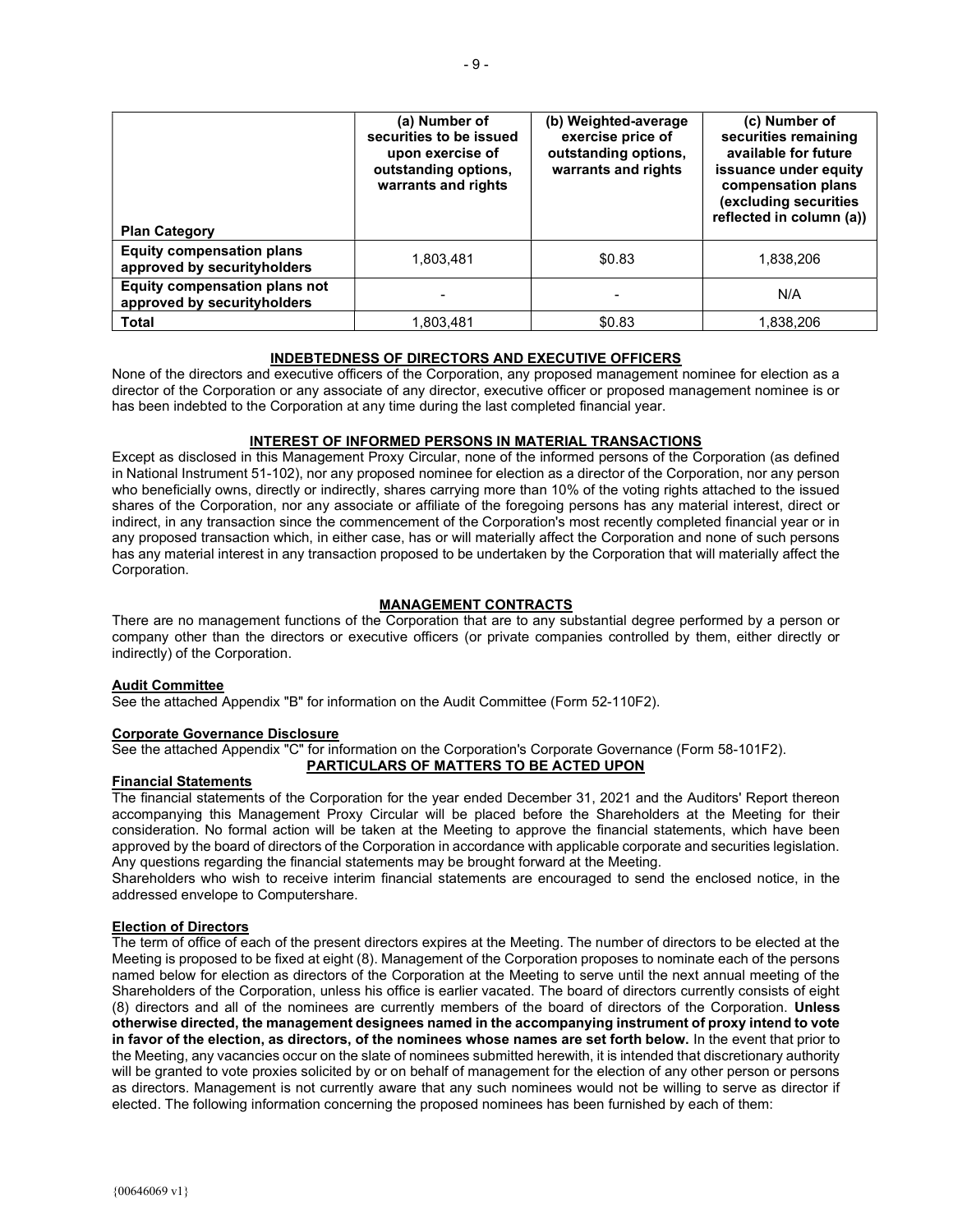| Name, Residence,<br>Office(s) held, Start<br><b>Date</b>                                                               | Principal Occupation or Employment for the Last Five Years, Ownership Details <sup>(4)</sup>                                                                                                                                                                                                                                                                                                                                                                                                                                                                                                                                                                                                                                                                                                                                                                                                                                             |
|------------------------------------------------------------------------------------------------------------------------|------------------------------------------------------------------------------------------------------------------------------------------------------------------------------------------------------------------------------------------------------------------------------------------------------------------------------------------------------------------------------------------------------------------------------------------------------------------------------------------------------------------------------------------------------------------------------------------------------------------------------------------------------------------------------------------------------------------------------------------------------------------------------------------------------------------------------------------------------------------------------------------------------------------------------------------|
| Jonina Jonsson(1)<br>Palatine IL, USA<br>Executive Chairman and<br><b>Director</b><br>January 2019                     | Ms. Jonsson is currently the President of Viking Fleet Advisors LLC and a Senior Advisor at Plane View<br>Partners LLC, specializing in C-suite level advisory services to the world's airlines, lessors, OEMS and<br>financing entities. She also serves as Vice Chairman of the Board at Icelandair and on the advisory boards of<br>Waltzing Matilda Aviation and JetZero.<br><b>Voting Securities Beneficially Owned</b><br>Percentage of Issued and Outstanding Voting Securities                                                                                                                                                                                                                                                                                                                                                                                                                                                   |
|                                                                                                                        | $0.00\%$                                                                                                                                                                                                                                                                                                                                                                                                                                                                                                                                                                                                                                                                                                                                                                                                                                                                                                                                 |
| William T. Tempany(3)<br>Calgary AB, Canada<br>Interim Chief Executive<br><b>Officer and Director</b><br>February 2003 | Mr. Tempany was named Interim CEO of FLYHT in June 2020. He previously was named Chairman of the<br>Board in October 2015 and continues to serve as a director of the Corporation in his current role. Bill has more<br>than 45 years of senior management experience in hi-tech companies and more than 30 years of experience<br>in the public markets. He has successfully completed many acquisitions and integration of companies in his<br>career. He was CEO of FLYHT from March 2003 to October 2015. Over the course of his career, Bill was<br>founder, President, and CEO of Fintech Services Ltd. (now Sylogist Ltd.(TSX-V SYZ)), President and founder<br>of QBYTE Services Ltd. (now P2 Energy Services), and a consultant in the international oil and gas industry<br>to companies such as LASMO and Petrobras.<br><b>Voting Securities Beneficially Owned</b><br>Percentage of Issued and Outstanding Voting Securities |
|                                                                                                                        | $524,306^{(3)}$<br>1.44%                                                                                                                                                                                                                                                                                                                                                                                                                                                                                                                                                                                                                                                                                                                                                                                                                                                                                                                 |
| Brent Rosenthal <sup>(1)</sup><br>Livingston NJ, USA<br><b>Director</b><br><b>June 2020</b>                            | Mr. Rosenthal is the Founder of Mountain Hawk Capital Partners, LLC, an investment fund focused on small<br>and micro-cap equities in the technology media telecom and food industries. He also serves as Chairman of<br>the Board of Directors of Comscore (NASDAQ: SCOR) and lead independent director of RiceBran<br>Technologies (NASDAQ: RIBT). Previously, Mr. Rosenthal was a partner in affiliates of W.R. Huff Asset<br>Management, where he worked from 2002-2016. He also served as the Chairman of the Board of Directors of<br>Rentrak (NASDAQ: RENT) from 2011-2016. Mr. Rosenthal has served as an advisor to the Corporation's<br>Board of Directors since December 2019.<br>Voting Securities Beneficially Owned<br>Percentage of Issued and Outstanding Voting Securities                                                                                                                                              |
|                                                                                                                        | 475,248<br>1.31%                                                                                                                                                                                                                                                                                                                                                                                                                                                                                                                                                                                                                                                                                                                                                                                                                                                                                                                         |
| Douglas G. Marlin <sup>(1)(2)</sup><br>Calgary AB, Canada<br><b>Director</b><br>February 2003                          | Between December 2011 and October 2015, Mr. Marlin held the position of Chairman and Director of the<br>Corporation. Since January 1997, he has been the President of Marlin Ventures Inc., a management consulting<br>company. He was a Director of JDA Software Group, Inc. (NASDAQ listed) from June 2001 to August 2012.                                                                                                                                                                                                                                                                                                                                                                                                                                                                                                                                                                                                             |
|                                                                                                                        | Voting Securities Beneficially Owned<br>Percentage of Issued and Outstanding Voting Securities<br>0.69%<br>253,036                                                                                                                                                                                                                                                                                                                                                                                                                                                                                                                                                                                                                                                                                                                                                                                                                       |
| Jack Olcott <sup>(2)</sup><br>New Vernon NJ, USA                                                                       | Mr. Olcott has been the President of General Aero Company, Inc., a business aviation consulting company,<br>since January 2002.                                                                                                                                                                                                                                                                                                                                                                                                                                                                                                                                                                                                                                                                                                                                                                                                          |
| <b>Director</b><br>May 2008                                                                                            | <b>Voting Securities Beneficially Owned</b><br>Percentage of Issued and Outstanding Voting Securities<br>149,192<br>0.41%                                                                                                                                                                                                                                                                                                                                                                                                                                                                                                                                                                                                                                                                                                                                                                                                                |
| <b>Captain Mary</b><br>McMillan <sup>(2)</sup><br>Grass Valley CA, USA<br>Director<br>August 2019                      | Captain McMillan is the President of Cashel Aviation, LLC, a company dedicated to the development and<br>implementation of aviation safety and environmental strategies. She retired as the Vice President of Aviation<br>Safety and Operational Services for Inmarsat, Plc. in July 2018.<br><b>Voting Securities Beneficially Owned</b><br>Percentage of Issued and Outstanding Voting Securities<br>41,666<br>0.11%                                                                                                                                                                                                                                                                                                                                                                                                                                                                                                                   |
| Michael Brown <sup>(1)</sup><br>Nanaimo BC, Canada                                                                     | Mr. Brown practices business law with Heath LLP and has been practising in Alberta and British Columbia<br>since 1981.                                                                                                                                                                                                                                                                                                                                                                                                                                                                                                                                                                                                                                                                                                                                                                                                                   |
| <b>Director</b><br>February 2003                                                                                       | Voting Securities Beneficially Owned<br>Percentage of Issued and Outstanding Voting Securities<br>45,021<br>0.12%                                                                                                                                                                                                                                                                                                                                                                                                                                                                                                                                                                                                                                                                                                                                                                                                                        |
| Paul Takalo <sup>(2)</sup><br>Calgary AB, Canada<br>Director<br>May 2008                                               | Mr. Takalo is a self-employed Chartered Professional Accountant who held the position of Vice-President,<br>Finance and later CFO of Standen's Limited and a successor partnership between November 2005 and<br>January 2015. Since 2015, Mr. Takalo has provided consulting services to a number of businesses through<br>his wholly owned company, PTakalo Advisory Services Inc.<br>Voting Securities Beneficially Owned<br>Percentage of Issued and Outstanding Voting Securities<br>84,034<br>0.23%                                                                                                                                                                                                                                                                                                                                                                                                                                 |

Notes:<br>(1)<br>(2)<br>(3)<br>(4)

(1) Member of the Governance and Compensation Committee.<br>(2) Member of the Audit Committee.<br>(3) Includes shares held by Laura Tempany, spouse of Mr. William Tempany.<br>(4) The information as to shares beneficially owned, not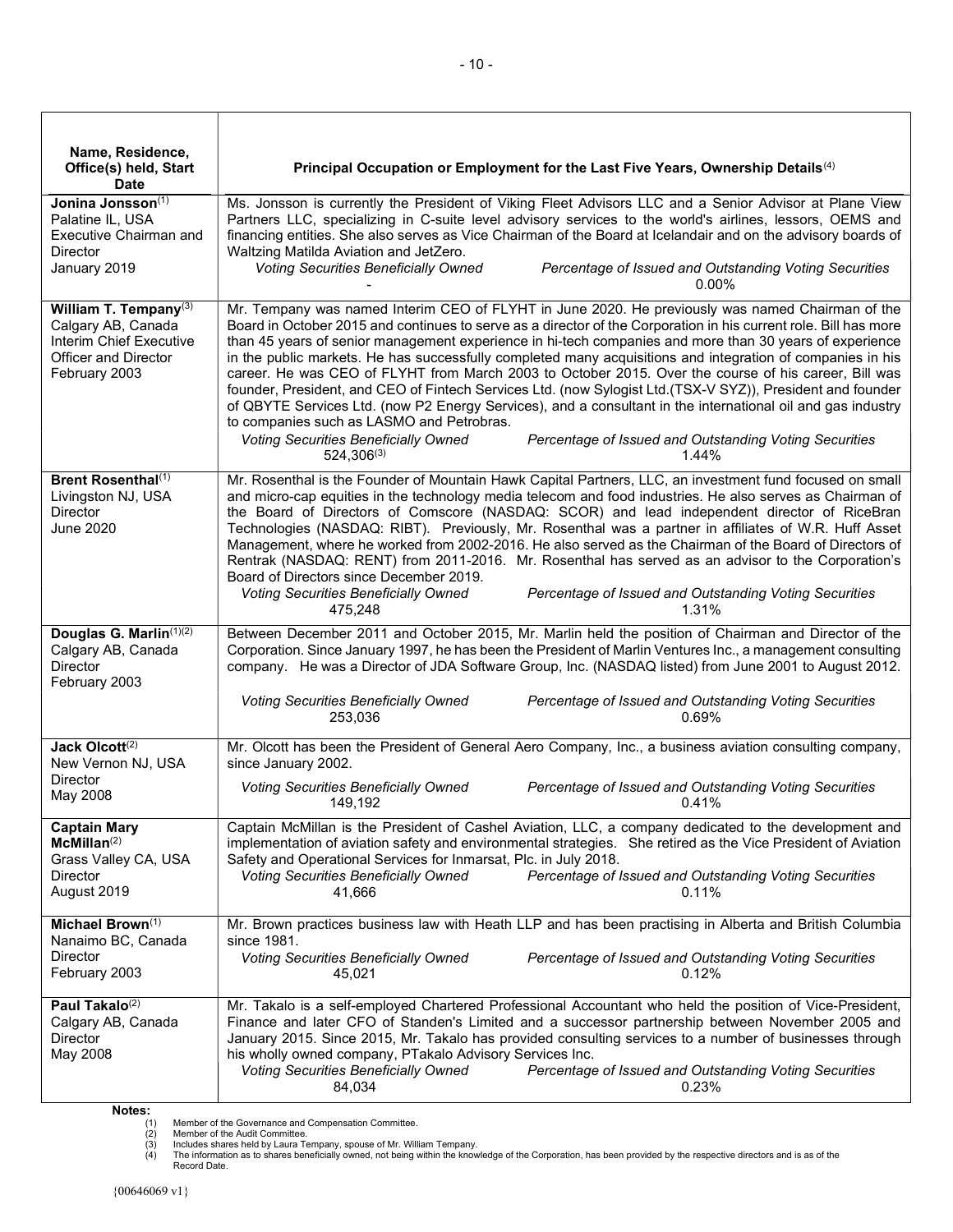#### Corporate Cease Trade Orders or Bankruptcies

No director or proposed director of the Corporation is, or has been within the past ten years, a director or officer of any other company that, while such person was acting in that capacity:

- (i) was the subject of a cease trade or similar order or an order that denied the company access to any exemptions under securities legislation for a period of more than 30 consecutive days;
- (ii) was subject to an event that resulted, after that individual ceased to be a director or officer, in the company being the subject of a cease trade or similar order or an order that denied the company access to any exemptions under securities legislation for a period of more than 30 consecutive days; or
- (iii) within a year of that individual ceasing to act in that capacity, became bankrupt, made a proposal under any legislation relating to bankruptcy or insolvency or was subject to or instituted any proceedings, arrangement or compromise with creditors or had a receiver, receiver manager or trustee appointed to hold its assets.

#### Individual Bankruptcies

No director or proposed director of the Corporation is or has, within the ten years prior to the date hereof, become bankrupt, made a proposal under any legislation relating to bankruptcy or insolvency, or become subject to or instituted any proceedings, arrangement or compromise with creditors or had a receiver, receiver manager or trustee appointed to hold the assets of that individual.

#### Penalties or Sanctions

No director or proposed director of the Corporation has been subject to any penalties or sanctions imposed by a court relating to securities legislation or by a securities regulatory authority or has entered into a settlement agreement with a securities regulatory authority. No director or proposed director of the Corporation has been subject to any other penalties or sanctions imposed by a court or regulatory body that would likely be considered important to a reasonable securityholder in deciding whether to vote for a proposed director.

#### Conflicts of Interest

The directors and officers of the Corporation may, from time to time, be involved with the business and operations of other issuers, in which case a conflict of interest may arise between their duties as officers and directors of the Corporation and as officer and directors of such other companies. Such conflicts must be disclosed in accordance with, and are subject to such procedures and remedies, as applicable, under the Canada Business Corporations Act.

#### Appointment of Auditors

Unless otherwise directed, the management designees named in the accompanying instrument of proxy intend to vote in favour of the re-appointment of KPMG LLP, Chartered Accountants as auditors of the Corporation, to hold office until the close of the next annual meeting, at a remuneration to be determined by the board of directors of the Corporation. KPMG LLP were first appointed as auditors of the Corporation in 2007. Approval of the appointment of the auditors will require the affirmative votes of the holders of not less than half of the votes cast in respect thereof by Shareholders present in person or by proxy at the Meeting. Unless instructed otherwise, the management designees in the accompanying Instrument of Proxy intend to vote FOR the resolution.

#### Approval of Stock Option Plan

Pursuant to Policy 4.4 of the TSX Venture Exchange (the "Policy"), Corporations that have a rolling stock option plan reserving a maximum of 10% of the issued and outstanding shares of the Corporation must receive yearly shareholder approval of the stock option plan. The directors of the Corporation have approved the 2022 Stock Option Plan in the form attached hereto as Appendix "A". The TSX Venture Exchange requires the Stock Option Plan to be approved by the shareholders of the Corporation. Management of the Corporation will place before the Meeting the following resolution relating to the approval of the 2022 Stock Option Plan:

#### "BE IT RESOLVED THAT:

- 1. the 2022 Stock Option Plan of the Corporation be and is hereby ratified and approved in substantially the form attached as Appendix "A" to the Management Proxy Circular prepared for the purposes of this Meeting;
- 2. any director or officer be and is hereby authorized to amend the 2022 Stock Option Plan should such amendments be required by applicable regulatory authorities including, but not limited to, the TSX Venture Exchange;
- 3. any director or officer be and is hereby authorized to execute and deliver all such deeds, documents and other writings and perform such acts as may be necessary in order to effect the 2022 Stock Option Plan and the board of directors of the Corporation from time to time, be authorized to grant options in the capital stock of the Corporation pursuant to and in accordance with the provisions with the 2022 Stock Option Plan; and
- 4. notwithstanding the approval of the shareholders of the Corporation as herein provided, the board of directors of the Corporation may, in its sole discretion, revoke this resolution before it is acted upon, without further approval of the shareholders of the Corporation."

The approval by Shareholders requires a favourable vote of a majority of the Common Shares voted in respect thereof at the Meeting. The TSX Venture Exchange requires such approval before it will allow the adoption of the 2022 Stock Option Plan. Options to purchase Common Shares that were previously granted to directors, officers and employees of the Corporation will be deemed to be granted under the Plan. Unless instructed otherwise, the management designees in the accompanying instrument of proxy intend to vote FOR the resolution to ratify, adopt and reapprove the 2022 Stock Option Plan.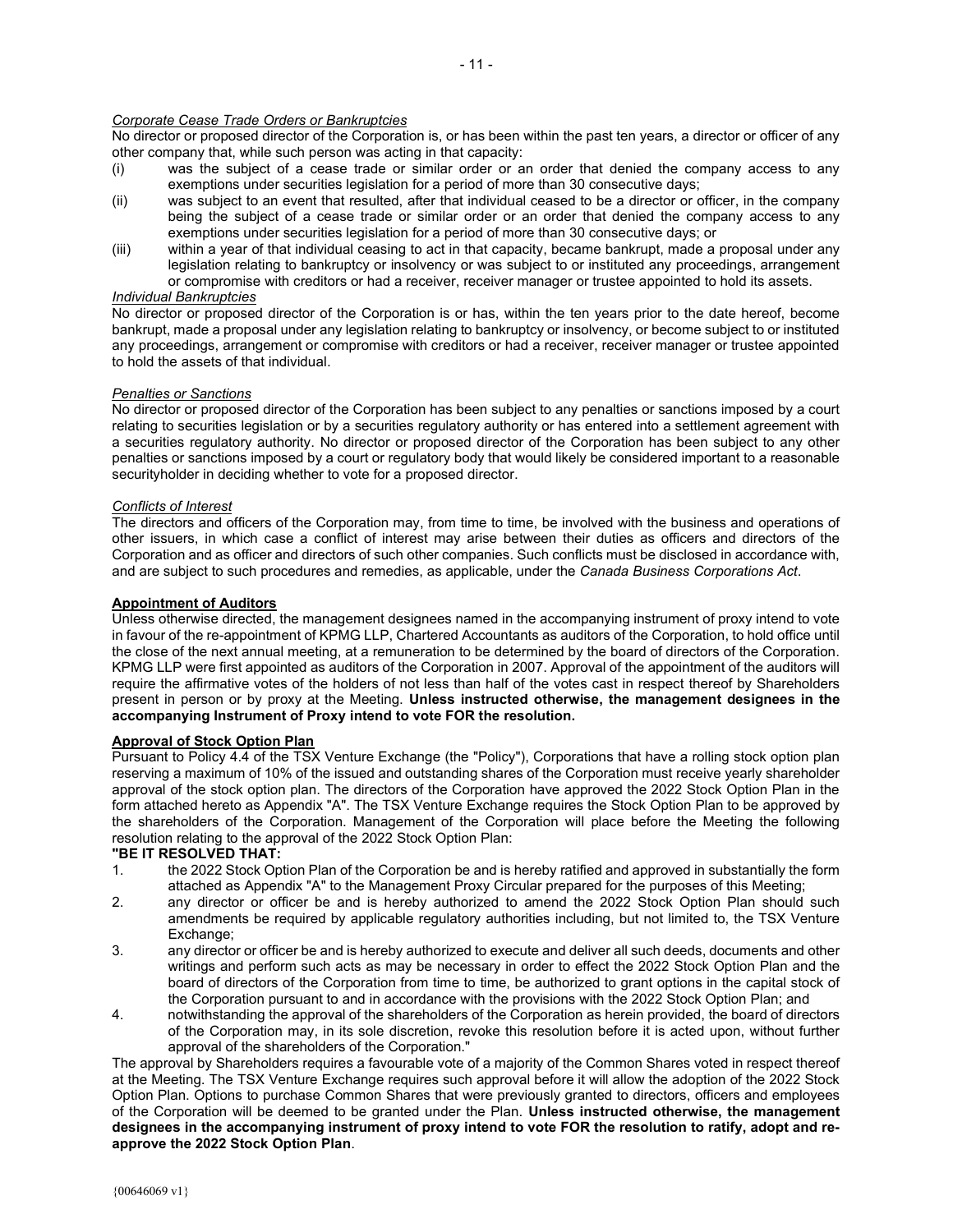#### **OTHER MATTERS**

As of the date of this Management Proxy Circular, the board of directors and management know of no amendment, variation or other matter to come before the Meeting other than the matters referred to in the Notice of Meeting. However, if any other matter properly comes before the Meeting, proxies in favour of management nominees will be voted on such matter in accordance with the best judgment of the person or persons voting the proxy.

#### ADDITIONAL INFORMATION

Additional information relating to the Corporation is available through the internet on the Canadian System for Electronic Document Analysis and Retrieval (SEDAR) which can be accessed at www.sedar.com. Financial information on the Corporation is provided in the comparative financial statements and management discussion and analysis of the Corporation which can also be accessed at www.sedar.com or which may be obtained upon request from the Corporation at our head office at #500, 121 $\overline{2}$  – 31<sup>st</sup> Avenue NE, Calgary, Alberta, T2E 7S8, or via email at investors@flyht.com.

The delivery of this Management Proxy Circular has been approved by the directors of the Corporation.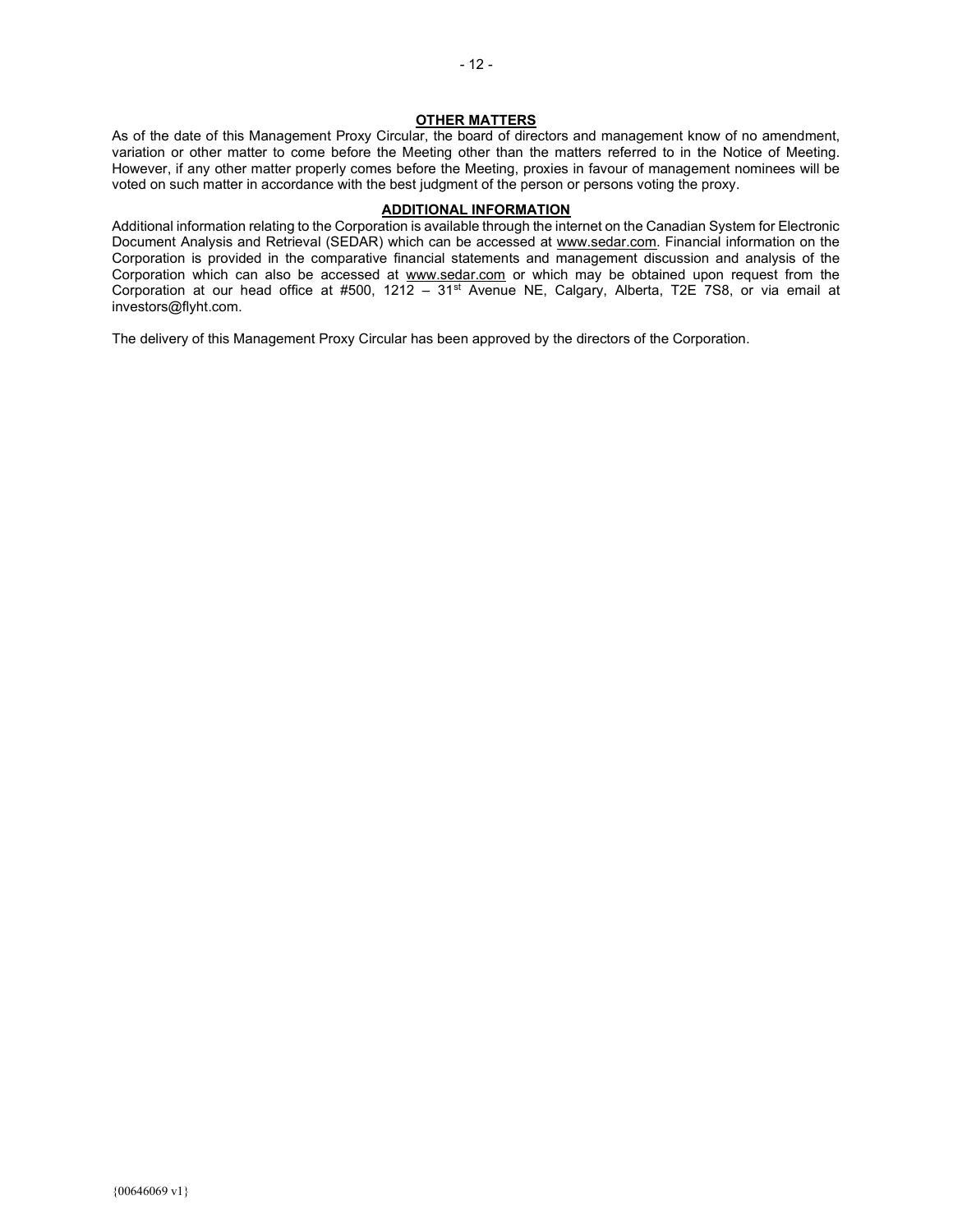# APPENDIX "A" to the Management Proxy Circular of FLYHT Aerospace Solutions Ltd. 2022 STOCK OPTION PLAN

#### 1. PURPOSE AND SCOPE OF PLAN

The purpose of this Plan is to assist the Corporation to attract, retain and motivate Directors, Employees and Consultants of the Corporation and to closely align their interests with the interests of the shareholders of the Corporation by providing the Directors, Employees and Consultants with an opportunity, through Options, to acquire Common Shares. Options will be granted as a means of rewarding Directors, Employees and Consultants for future services provided to the Corporation and will not be granted as a substitution for salaries or wages or as a means of compensation for past services.

# 2. INTERPRETATION

In this Plan:

- (a) "Amalgamation" means the amalgamation of Dream Wizards Investments Ltd., FLYHT Aerospace Solutions Ltd., 4142187 Canada Inc. and 4142179 Canada Inc. and the continuance of the Corporation as the amalgamated corporation under the Canada Business Corporations Act.
- (b) "Common Shares" means shares of the common share class in the share capital of the Corporation.
- (c) "Consultant" means, in relation to the Corporation, an individual or Consultant Company other than an Employee or a Director of the Corporation, that:
	- (i) is engaged to provide, on an ongoing bona fide basis, consulting, technical, management or other services to the Corporation or to an Affiliate of the Corporation, other than services provided in relation to a Distribution;
	- (ii) provides the services under a written contract between the Corporation or an Affiliate of the Corporation and the individual or the Consultant Company;
	- (iii) in the reasonable opinion of the Corporation, spends or will spend a significant amount of time and attention on the affairs and business of the Corporation or an Affiliate of the Corporation; and
	- (iv) has a relationship with the Corporation or an Affiliate of the Corporation that enables the individual to be knowledgeable about the business and affairs of the Corporation.
- (d) "Consultant Company" means for an individual Consultant, a company or partnership of which the individual is an employee, shareholder or partner.
- (e) "Corporation" means FLYHT Aerospace Solutions Ltd. and includes any successor corporation thereto.
- (f) "Directors" means directors, senior officers and Management Company Employees of the Corporation, or directors, senior officers and Management Company Employees of the Corporation's subsidiaries to whom stock options can be granted in reliance on a Prospectus exemption under applicable Securities Laws.
- (g) "Employee" means:
	- (i) an individual who is considered an employee of the Corporation or its subsidiary under the Income Tax Act (Canada) for whom income tax, employment insurance and CPP deductions must be made at source;
	- (ii) an individual who works full time for the Corporation or its subsidiary providing services normally provided by an employee and who is subject to the same control and direction by the Corporation over the details and methods of work as an employee of the Corporation, but for whom income tax deductions are not made at source; or
	- (iii) an individual who works for the Corporation or its subsidiary on a continuing and regular basis for a minimum amount of time per week (the number of hours to be disclosed in the submission to the Exchange) providing services normally provided by an employee and who is subject to the same control and direction by the Corporation over details and methods of work as an employee of the Corporation, but for whom income tax deductions are not made at source.
- (h) "Exchange" means the Canadian Venture Exchange Inc. operating as the TSX Venture Exchange.
- (i) "Management Company Employee" means an individual employed by a Person providing management services to the Corporation, which are required for the ongoing successful operation of the business enterprise of the Corporation, but excluding a Person involved in Investor Relations **Activities**
- (j) "Option" means an incentive stock option to purchase Common Shares granted under the Plan.
- (k) "Optionee" means the recipient of an Option.
- $(1)$  "Optioned Shares" means the Common Shares under Options granted pursuant to the Plan; and "Optioned Share" means each such Common Share.
- (m) **"Plan"** means the program and procedures as structured and subject to the terms herein for the granting of Options to Directors, Employees and Consultants.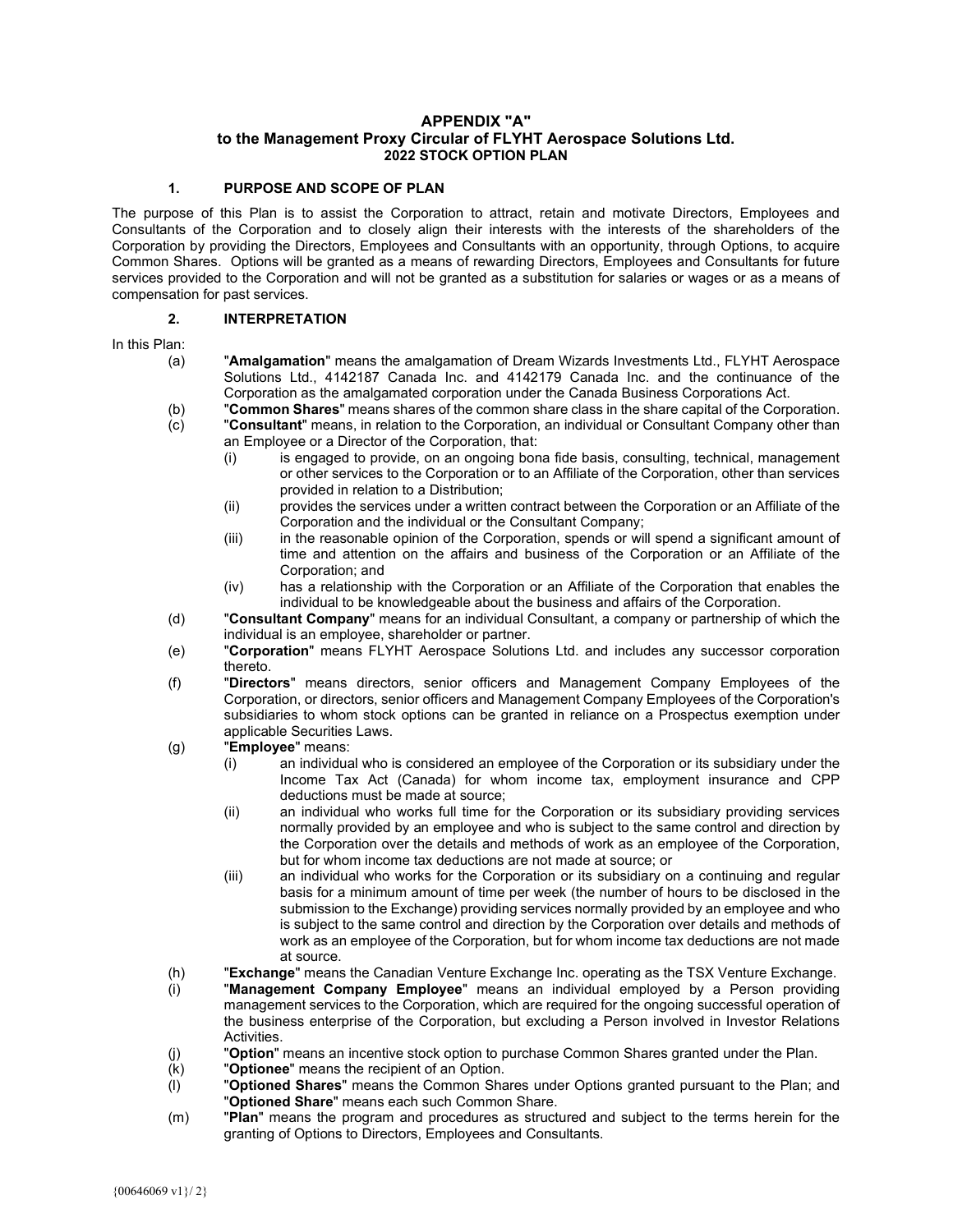(n) "Affiliate", "Company", "disinterested Shareholders", "Distribution", "Discounted Market Price", "Investor Relations Activities", "Market Price", "Prospectus", "Securities Laws", and "Person" have the meanings attributed to each of these terms by the Policies of the Exchange.

# 3. TYPE OF PLAN AND SECURITIES REGULATORY REQUIREMENTS

The Plan is structured as a "rolling" incentive stock option plan reserving a maximum of 10% of the issued Common Shares at the time of the Option grant with no vesting provisions.

The Plan is subject to the requirements of Exchange Policy 4.4 and applicable Securities Laws. A statutory exemption must be made available for issuances of securities for all issuances of Options to Consultants, failing which, a discretionary exemption from the appropriate Securities Commission must be obtained.

# 4. ADMINISTRATION OF THE PLAN

# 4.1 General Powers and Authorities

The Plan shall be administered by the board of directors of the Corporation (the "Board") which shall have full and final authority and discretion, subject to the express provisions of the Plan, to interpret the Plan, to prescribe, amend and rescind rules and regulations relating to the Plan and to make all other determinations deemed necessary or advisable for the administration of the Plan and the grant of Options. The Board may delegate to a Compensation Committee of the Board any or all of its authority and discretion in respect of the administration of the Plan. When used herein, "Board" shall be deemed to include the Compensation Committee acting on behalf of the Board.

# 4.2 Specific Powers and Authorities

Without limiting the generality of the foregoing, the Board shall have the power and authority where consistent with the purpose and intent of the Plan and subject to the terms thereof:

- (a) to establish policies and adopt rules and regulations for the purpose of giving effect to and administering the Plan;
- (b) to interpret and construe the Plan and determine all questions arising out of the Plan and any Option arising out of the Plan, and all such determinations, constructions and terminations by the Board shall be final, binding and conclusive for all purposes;
- (c) to determine to which Directors, Employees and Consultants Options will be granted and to grant such Options;
- (d) to determine the number of Common Shares to be granted by each Option;
- (e) to determine the price ("Exercise Price") at which each Common Share may be purchased pursuant to an Option and adjusted pursuant to the terms of the Plan;
- (f) to determine the time or times when Options will be granted and will be exercisable;
- (g) to determine if the Common Shares under an Option will be subject to any hold periods, legends or restrictions when issued on exercise of an Option;
- (h) to prescribe the form and terms of the instruments pertaining to the grant, exercise and other terms of the Options, including any vesting provisions.

# 5. PLAN REQUIREMENTS

#### 5.1 General Plan Requirements

Options will be distributed on an equitable basis, having regard to:

- (a) the number of Optionees;
- (b) the frequency of Optionee turnover;
- (c) the size of allocation to new Optionees; and
- (d) the duties and qualifications of the Optionee in relation to the Optionee's position with the Corporation.

The Plan will not be used primarily as a means of financing by the Corporation, without disclosure requirements and hold periods that would generally apply to a financing.

# 5.2 Grants to Individuals

The aggregate number of Common Shares that may be reserved for issuance pursuant to the Plan for Options granted to an individual Optionee will not exceed 5% of the issued Common Shares, determined at the date the Option is granted to an individual in a 12 month period, unless the Corporation becomes a Tier 1 Issuer and has obtained the requisite disinterested shareholder approval required by Exchange Policy 4.4.

# 5.3 Grants to Consultants

The aggregate number of Common Shares that may be reserved for issuance pursuant to the Plan for Options granted to any one Consultant Optionee in any 12 month period will not exceed 2% of the issued Common Shares, calculated at the date the Option is granted to the Consultant Optionee.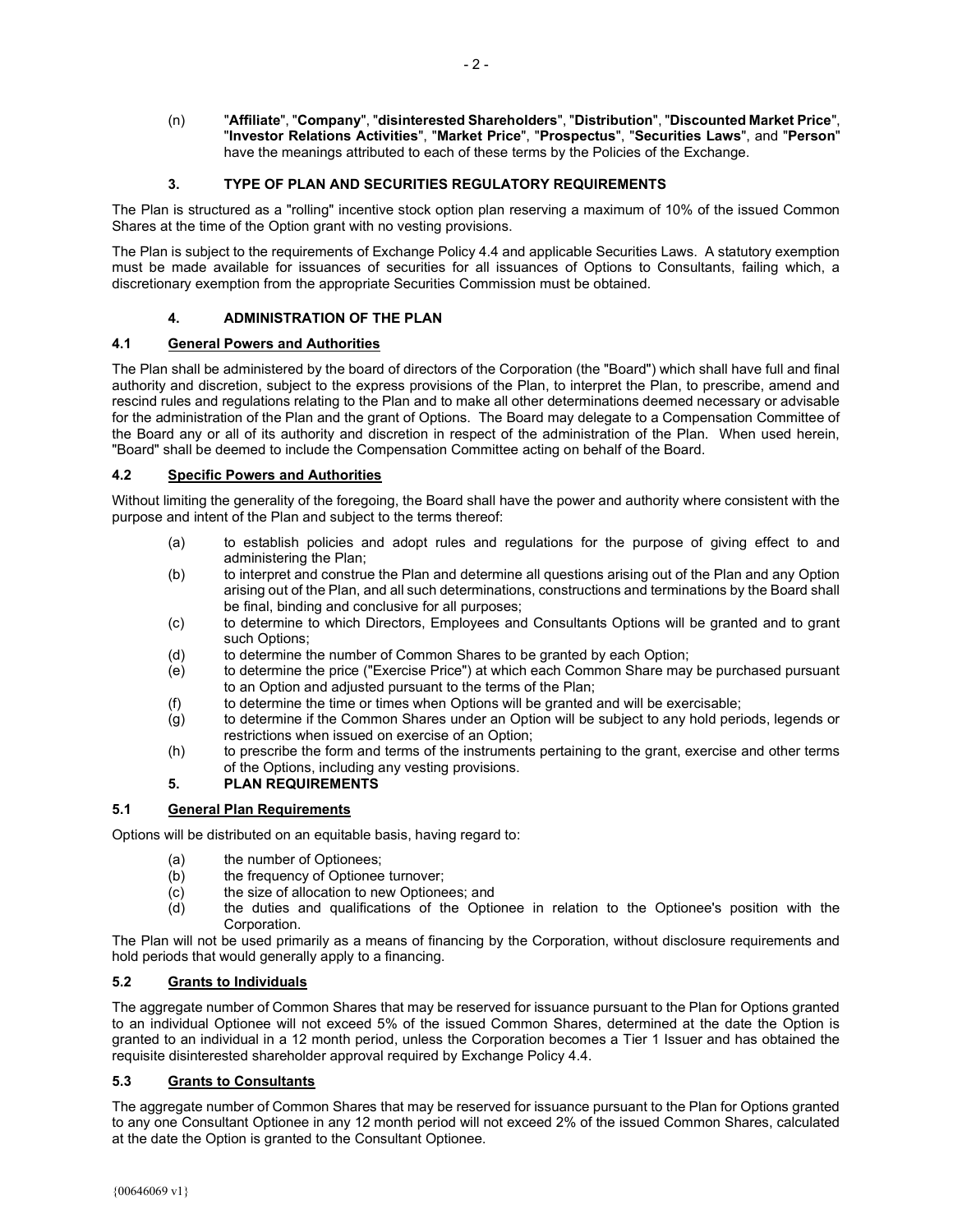# 5.4 Grants to Optionees Performing Investor Relations Activities

The aggregate number of Common Shares under Option granted in any 12 month period to Persons employed to provide Investor Relations Activities will not exceed 2% of the issued Common Shares, calculated as of the date the Option was granted. This 2% Option will be included in the calculation of the 10% maximum reservation of Common Shares pursuant to the Plan.

Options granted to Consultants performing Investor Relations Activities must vest in stages over 12 months with no more than  $\frac{1}{4}$  of the Options vesting in any three month period.

The Board will establish appropriate procedures to monitor the trading in the securities of the Corporation by all Optionees performing Investor Relations Activities, including a requirement that all Optionees immediately notify the Corporation of any acquisitions or trades made and that the Optionees make any necessary insider trading reports on SEDI.

Before granting an Option to a Consultant for performing Investor Relations Activities, the Corporation must determine that a statutory exemption is available for the issuance of securities to the Consultant performing such Investor Relations Activities for the Corporation or alternatively the Corporation must obtain a discretionary exemption from the appropriate Securities Commission.

# 5.5 Optionees

In order to be eligible for a grant of an Option, an Optionee must either be a Director, Employee or Consultant of the Corporation or one of its subsidiaries at the date the Option is granted and the Option must be granted subject to applicable Securities Laws.

Except in relation to Consultant Companies, Options may be granted only to an individual or to a Company that is wholly owned by individuals eligible for an Option grant. If the Optionee is a Company, including a Consultant Company, the Optionee must provide the Exchange with a completed Form 4F – Certification and Undertaking Required from a Company Granted an Incentive Stock Option. A Company to be granted the Option must agree not to effect or permit any transfer of ownership or option of shares of the Company or issuance of additional shares of any class of shares of the Company to any individual or entity as long as the Option remains outstanding, except with the written consent of the Exchange.

The Corporation must ensure that the applicable Securities Laws are satisfied for each Option granted under the Plan.

#### 5.6 Minimum Exercise Price

The minimum exercise price of an Option must not be less than the Discounted Market Price. If pursuant to section 2.12 of Exchange Policy 4.4, the Corporation does not issue a news release to fix the price, the Discounted Market Price will be the last closing price of the Common Shares before the date of the grant of Option, less the applicable discount.

A minimum exercise price cannot be established unless the Options are allocated to particular Persons.

If Options are granted within 90 days of a Distribution by a Prospectus, the minimum exercise price of such Options will be the greater of the Discounted Market Price and the per share price paid by the public investors for the Common Shares acquired under the Distribution. The 90-day period will begin:

- (a) on the date a final receipt is issued by the Exchange for the Prospectus; or
- (b) in the case of a Prospectus that qualifies special warrants on the closing date of the special warrant Private Placement.

The exercise price of the Options must be paid in cash.

#### 5.7 Hold Period

In addition to any Resale Restrictions under Securities Laws and any other circumstance for which an Exchange hold period may apply (including those circumstances applicable to Options issued to Insiders), , where the exercise price of an Option is based on the Discounted Market Price, all such Options and the Common Shares issued on the exercise of the Options must be legended with a four month Exchange hold period commencing on the date the Options were granted. The legend must be worded in accordance with Exchange Policy requirements.

#### 6. NUMBER OF SHARES UNDER THE PLAN

Options may be granted by resolution of the Board to Directors, Employees and/or Consultants pursuant to the Plan provided that on the date of any such grant the aggregate number of Common Shares reserved and set aside for issuance under Options granted to Optionees pursuant to the Plan and under other stock options ("Other Stock Options") granted to Directors, Employees and/or Consultants and assumed by the Corporation as a result of the Amalgamation shall not exceed ten per cent (10%) of the issued and outstanding Common Shares. Fractional Common Shares shall not be reserved, set aside, purchased or issued under the Plan. If the right to exercise any Option or Other Stock Option expires or is terminated for any reason without having been exercised, the Common Shares reserved and set aside for such Options and/or Other Stock Options shall be made available for Options to be granted under the Plan.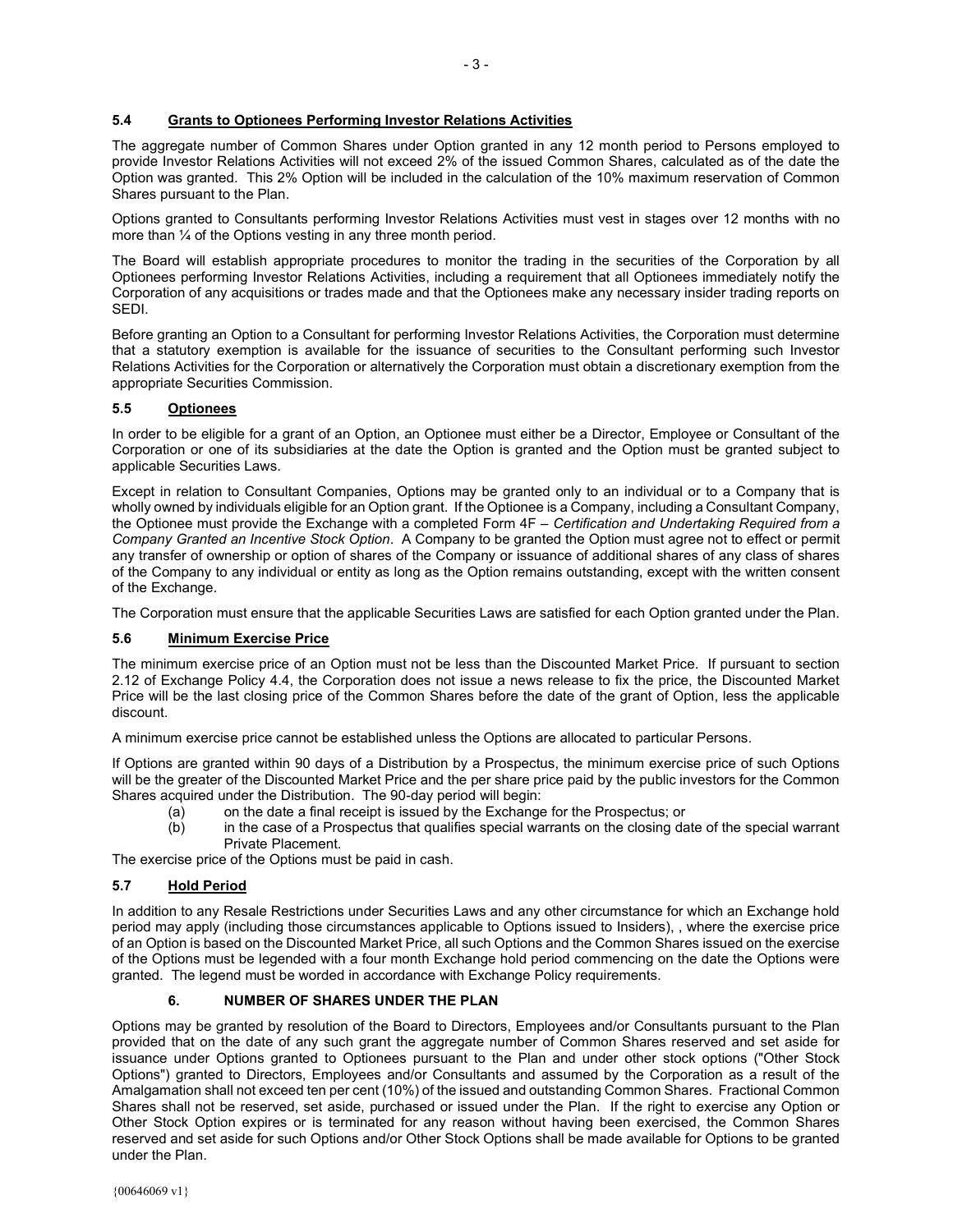#### 7. ELIGIBILITY

Options may be granted under the Plan to such Directors, Employees and Consultants of the Corporation as the Board, from time to time, may designate as Optionees under the Plan. Subject to the provisions of the Plan, the total number of Optioned Shares to be reserved, set aside and made available under the Plan and to each Optionee, the time or times at which Options shall be granted and at which such Options shall be exercisable, the exercise price at which Optioned Shares may be purchased and all other terms, conditions and restrictions on the grant and exercise of Options shall be in the sole and final discretion of the Board.

#### 8. TERMS OF THE PLAN

The Plan is subject to the following terms:

- (a) All Options granted under the Plan shall be non-assignable and non-transferable.
	- (b) The period or periods during which Options may be exercisable shall be fixed by resolution of the Board, provided that no such period or periods shall be exercisable more than five years from the date of grant when the Corporation is a Tier 2 Issuer and 10 years when the Corporation is a Tier 1 Issuer.
	- (c) No more than 5% of the issued Common Shares may be granted to any one individual in any 12 month period, unless the Corporation becomes a Tier 1 Issuer and has obtained disinterested shareholders approval.
	- (d) No more than 2% of the issue Common Shares may be granted to any one Consultant in any 12 month period.
	- (e) No more than 2% of the Common Shares may be granted in any 12 month period to an Employee conducting Investor Relations Activities.
	- (f) If a provision is included in an Option that the Optionee's heirs or administrators can exercise a portion of the outstanding Options, the period in which they could do so must not exceed one year from the Optionee's death.
	- (g) Approval of disinterested Shareholders will be obtained for the reduction in the exercise price if the Optionee is an Insider of the Corporation at the time of any amendment to the Plan and Options thereunder.
	- (h) For all Options granted under the Plan to Employees, Consultants or Management Company Employees, the Corporation represents that the Optionee is a bona fide Employee, Consultant or Management Company Employee as the case may be.
	- (i) Options granted to an Optionee who is a Director, Employee, Consultant or Management Company Employee will expire within 90 days after the Optionee ceases to be at least one of a Director, Employee, Consultant or Management Company Employee.
	- (j) Options granted to an Optionee who is engaged in Investor Relations Activities must expire within 30 days after the Optionee ceases to be employed to provide Investor Relation Activities.
	- (k) Options that have been cancelled or have expired without being exercised continue to be issuable under the Plan.
	- (l) The Plan will be presented for approval at each annual general meeting of shareholders of the Corporation.
	- (m) As the Plan and agreements to grant Options constitute Material Information requiring public disclosure on the day the Plan is made effective or amended or an Option is granted or amended, the Corporation will disseminate a news release for each such event, except when Options are granted to Employees or Consultants who are not Directors and are not performing Investor Relations Activities, unless the grant of such Option constitutes Material Information under applicable Securities Laws.
	- (n) If any Option under the Plan remains unexercised and an offer to purchase all of the Common Shares is made by a third party, the Corporation shall use its best efforts to bring such offer to the attention of the Optionees with outstanding Options as soon as practicable and the Corporation, in its sole discretion, may require the acceleration of the time for the exercise of the any such Options and the time for the fulfillment of any terms, conditions or restrictions required by such Options.
- (o) In the event of a change in the number of issued and outstanding Common Shares resulting from subdivision, consolidation and reclassification of Common Shares, payment of stock dividends by the Corporation, issuance of securities convertible into Common Shares, exchange of Common Shares on recapitalization, amalgamation, merger, corporate arrangement, reorganization, liquidation or other corporate procedure of or by the Corporation, the Board will make such adjustment, if any, to the number or exercise price of Optioned Shares, or to both, as the Board deems appropriate to give proper effect to such event, and, to the extent possible, to prevent substantial dilution or enlargement of the Options and rights granted to Optionees under the Plan. In any such event, the maximum number of shares available under the Plan will be appropriately adjusted by the Board. If as a result of a proposed merger, amalgamation or other corporate arrangement or reorganization, the conversion or replacement of Common Shares for shares of another corporation is imminent; the Board may determine, in a fair and equitable manner how all unexercised Options should be treated including without limitation, an acceleration of the time for the exercise of such Options by the Optionee and of the time for the fulfillment of any terms, conditions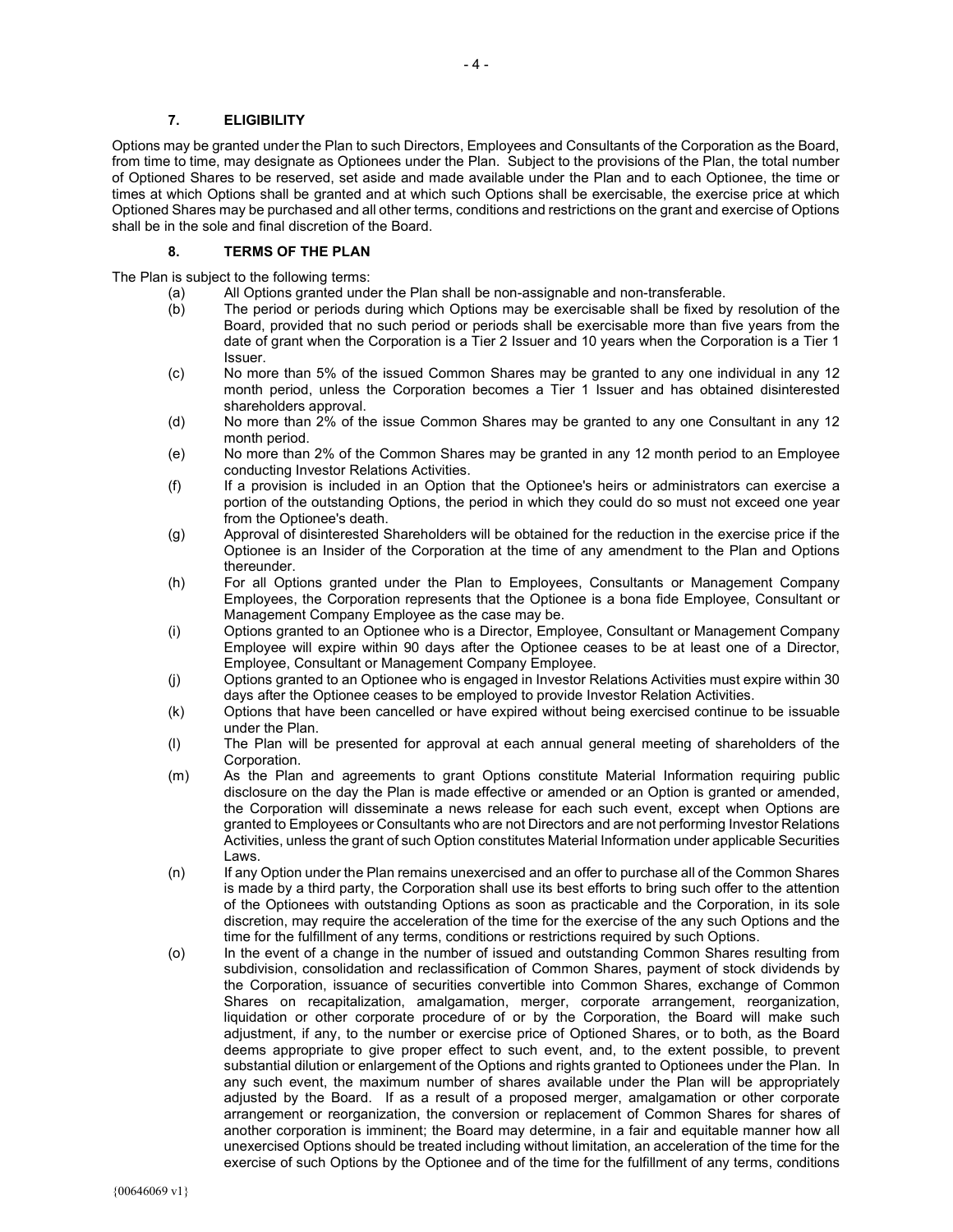or restrictions required for the exercise of such Options. All determinations of the Board under this paragraph shall be made in accordance with the Policies of the Exchange and the applicable Securities Laws and shall be made in the sole discretion of the Board. The Corporation may satisfy any obligation to the Optionee hereunder by paying to the Optionee in cash the difference between the Exercise Price of any unexercised portion of the Option and the fair market value of the securities to which the Optionee would be entitled upon exercise of such portion, regardless of whether all conditions of exercise have been satisfied. Any Option adjustments under this paragraph or any determinations as to the fair market value of any securities shall be made by the Board and all such determinations shall be binding and conclusive.

# 9. TERMS AND CONDITIONS OF OPTIONS

All stock options granted by the Corporation shall be granted under the Plan after the Exchange accepts the Plan. Options under the Plan shall be granted upon and subject to the terms and conditions hereinafter set forth.

#### 9.1 Exercise Price

The price (herein referred to as the "exercise price") to purchase each Optioned Share pursuant to an Option granted to an Optionee shall be determined and established by the Board in accordance with the Plan, but, in no event, shall the exercise price be less than the amount determined by the Board to be reasonable in all the circumstances at the time the Option is granted, or less than the amount specified by the Exchange or by applicable Securities Laws.

# 9.2 Option Agreement

All Options granted under the Plan shall be evidenced by an agreement ("Option Agreement") made between the Corporation and each Optionee in the form approved by the Board, such approval to be conclusively evidenced by the execution of the Option Agreement by any director or officer of the Corporation other than the Optionee. The Option Agreement shall be substantially in the form and subject to the terms of the agreement attached hereto as Schedule "A".

# 9.3 Length of Grant

All Options granted under the Plan shall expire not later than five years from the date of grant of such Options when the Corporation is a Tier 2 Issuer or 10 years from the date of the grant when the Corporation is a Tier 1 Issuer; and the Options may be exercised by the Optionee in such varying percentages, on a cumulative basis, during the term of the Option Agreement as the Board may determine and specify in the Option Agreement.

#### 9.4 Non-Assignable and Non-Transferable

Each Option granted under the Plan shall be non-transferable and non-assignable by an Optionee (whether absolutely or by way of mortgage, pledge or other charge) unless the Exchange consents in writing to the transfer or assignment.

#### 9.5 Right to Exercise Option

Each Optionee, upon becoming entitled to exercise an Option for any Optioned Shares in accordance with the Option Agreement, shall thereafter be entitled to purchase such Optioned Shares in accordance with the Option Agreement at any time prior to the expiration or other termination of the Option Agreement or the Options granted thereunder.

# 9.6 Exercise and Payment

An Option granted under the Plan may be exercised by an Optionee or the legal representative of the Optionee by delivery to the Corporation at its registered office a written notice addressed to the President of the Corporation specifying the number of Optioned Shares under the Option being exercised and accompanied by payment (in cash or by certified cheque payable to the Corporation) of the entire exercise price (determined in accordance with the Option Agreement) for the number of Optioned Shares specified for purchase in the notice. Upon any such exercise of an Option, the Corporation shall cause the transfer agent and registrar of the Corporation to deliver promptly to the Optionee or to the Optionee's legal representative, as the case may be, a share certificate in the name of such Optionee representing the number of Optioned Shares specified in the notice.

Notwithstanding any provisions in the Plan or in any Option, the Corporation's obligation pursuant to the exercise of an Option to issue Common Shares in the Optionee's name and to deliver a share certificate or certificates to the Optionee or the Optionee's legal representative shall be subject to:

- (a) any legending and/or hold periods required by the Exchange and/or Securities Laws;
- (b) completion of such registration and other requirements for the issuance of Common Shares and obtaining such approval or approvals of the Exchange or Securities Commissions as the Corporation shall determine to be necessary or advisable in connection with the authorization, issuance or sale of Common Shares;
- (c) listing the Common Shares on the Exchange; and
- (d) receipt by the Corporation from the Optionee of such representations, agreements and undertakings regarding the Optionee's future dealings with such Common Shares as the Corporation deems necessary or advisable to safeguard against violations of the policies of the Exchange and/or Securities Laws.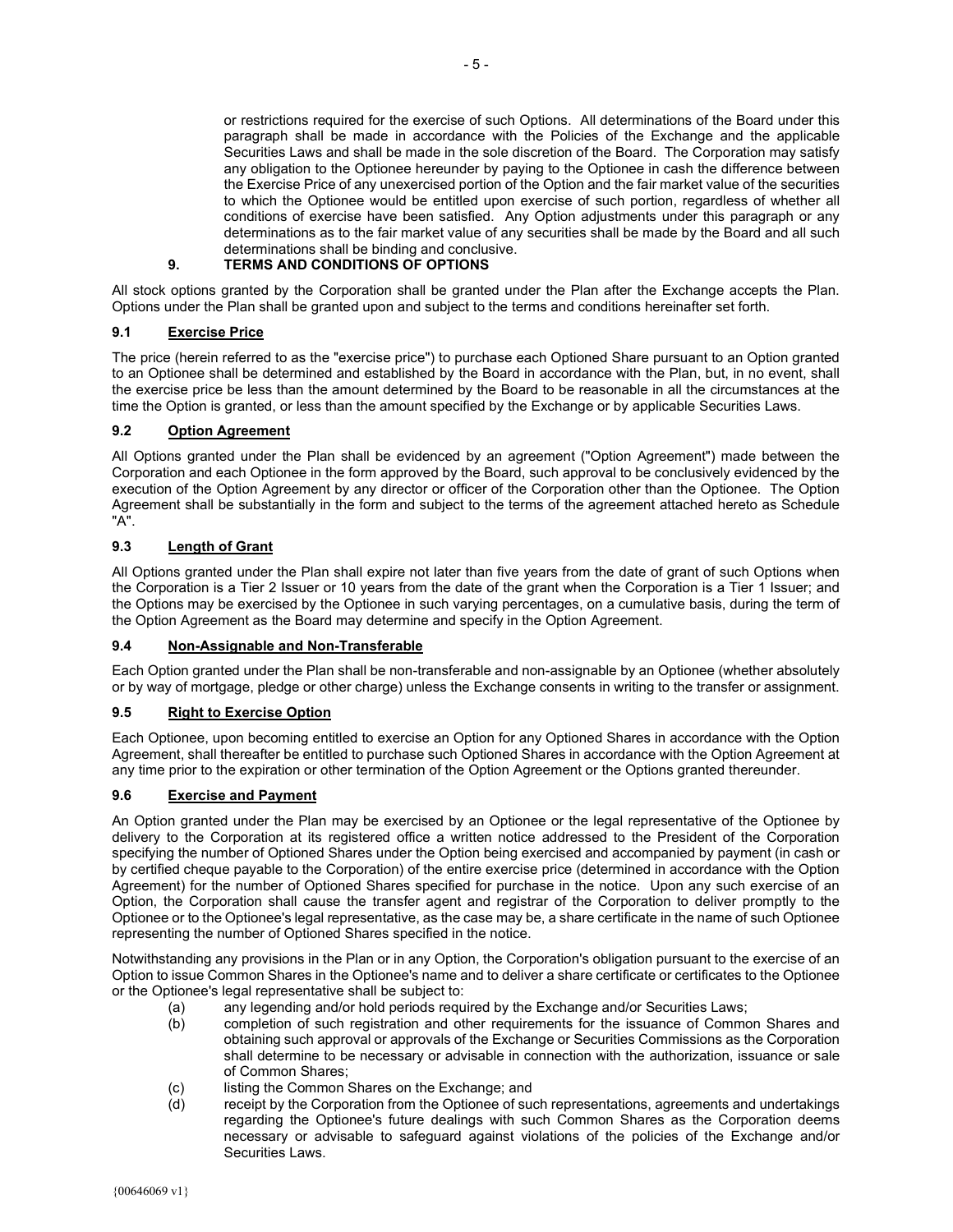Furthermore, any exercise of an Option must be exempt or not subject to registration under applicable United States federal and state securities laws. Any Options exercised by or on behalf of a person in the United States (as such term is defined in Regulation S promulgated under the United States Securities Act of 1933, as amended) will result in the certificate representing the Common Shares bearing a United States restrictive legend restricting transfer of the Common Shares under United States federal and state securities laws.

# 9.7 Rights of Optionees

An Optionee shall have no rights whatsoever as a shareholder of the Corporation in respect of any of the Optioned Shares granted to the Optionee (including, without limitation, any right to receive dividends or distributions of assets, to vote, to receive warrants or rights under any rights offering) other than in respect of the Common Shares which have been purchased by, issued to and registered in the name of the Optionee pursuant to the exercise of an Option.

# 9.8 Termination

If an Optionee is dismissed as an Employee, Director or Consultant by the Corporation or by one of its subsidiaries for cause, all unexercised Option rights of that Optionee under the Plan shall terminate on dismissal and shall expire notwithstanding the original term of the Option granted to such Optionee under the Plan.

# 9.9 Retirement, Disability or Resignation

If an Optionee ceases to be an Employee, Director or Consultant of the Corporation or one of its subsidiaries as a result of:

- (a) disability or illness preventing the Optionee from performing the duties routinely performed by such Optionee, or
- (b) retirement at the normal retirement age prescribed by the Corporation's pension plan, if any,

for a period of 90 days from the date the Optionee ceases to be an Employee, Director or Consultant or until the specified expiry date of the Option rights of such Optionee, which ever first occurs, such Optionee shall have the right to exercise the Option in accordance with the Plan for all Optioned Shares of the Optionee to the extent the Options were exercisable on the date the Optionee ceased to be a Director, Employee or Consultant. Upon the expiration of the 90-day period, all unexercised Option rights of the Optionee shall terminate and shall expire notwithstanding the original term of the Option granted to such Optionee under the Plan.

If an Optionee ceases to be an Employee or Consultant as a result of resignation as provided in the Plan, the Option shall terminate on the earlier of the specified expiry date of the Option rights of such Optionee and 5:00 p.m. (Calgary Time) on the day on which the resignation is filed with the Corporation.

# 9.10 Deceased Optionee

In the event of the death of an Optionee, for a period of one year from the Optionee's date of death or until the expiry date of the Option rights of the deceased Optionee, which ever first occurs, the heirs, administrators and/or legal representatives of the deceased Optionee shall have the right of to exercise the deceased Optionee's Option with respect to all of the Optioned Shares to the extent the Options were exercisable on the date of death. Upon the expiration of such period all unexercised Option rights of the deceased Optionee shall terminate and shall expire notwithstanding the original term of the Option granted to the deceased Optionee under the Plan.

# 10. AMENDMENT AND DISCONTINUANCE OF PLAN

From time to time for the duration of the Plan, the Board may amend or revise the terms and conditions of the Plan and may discontinue the Plan at any time, provided that such amendment, revision and/or discontinuance is made in accordance with Exchange Policy 4.4 and the applicable Securities Laws and that such amendments, revisions and/or discontinuance shall not adversely affect the rights of any Optionees under Options granted pursuant the Plan without the consent of such Optionees.

# 11. NO ADDITIONAL RIGHTS

Nothing in this Plan or in any Option granted hereunder shall confer on:

- (a) any Optionee or other Person any interest or title in or to any securities of the Corporation or any rights as a shareholder of the Corporation or any other legal or equitable right against the Corporation other than as set forth in the Plan and pursuant to the exercise of any Option;
- (b) any Employee the right to continue in the employment of the Corporation or any Director the right to hold an office of the Corporation or to affect in any way the right of the Corporation to terminate such Employee's employment or such Director's office, nor shall anything in the Plan or in any Option be deemed or construed to constitute an agreement by the Corporation to extend any term of employment or office beyond the time specified in any contract of employment or appointment of office;
- (c) any Consultant the right to continue providing services to the Corporation or to affect in any way the right of the Corporation to terminate the Consultant's contract, nor shall anything in the Plan or in any Option be deemed or construed to constitute an agreement by the Corporation to extend the term of the Consultant's contract or the time for the performance of the Consultant's services beyond the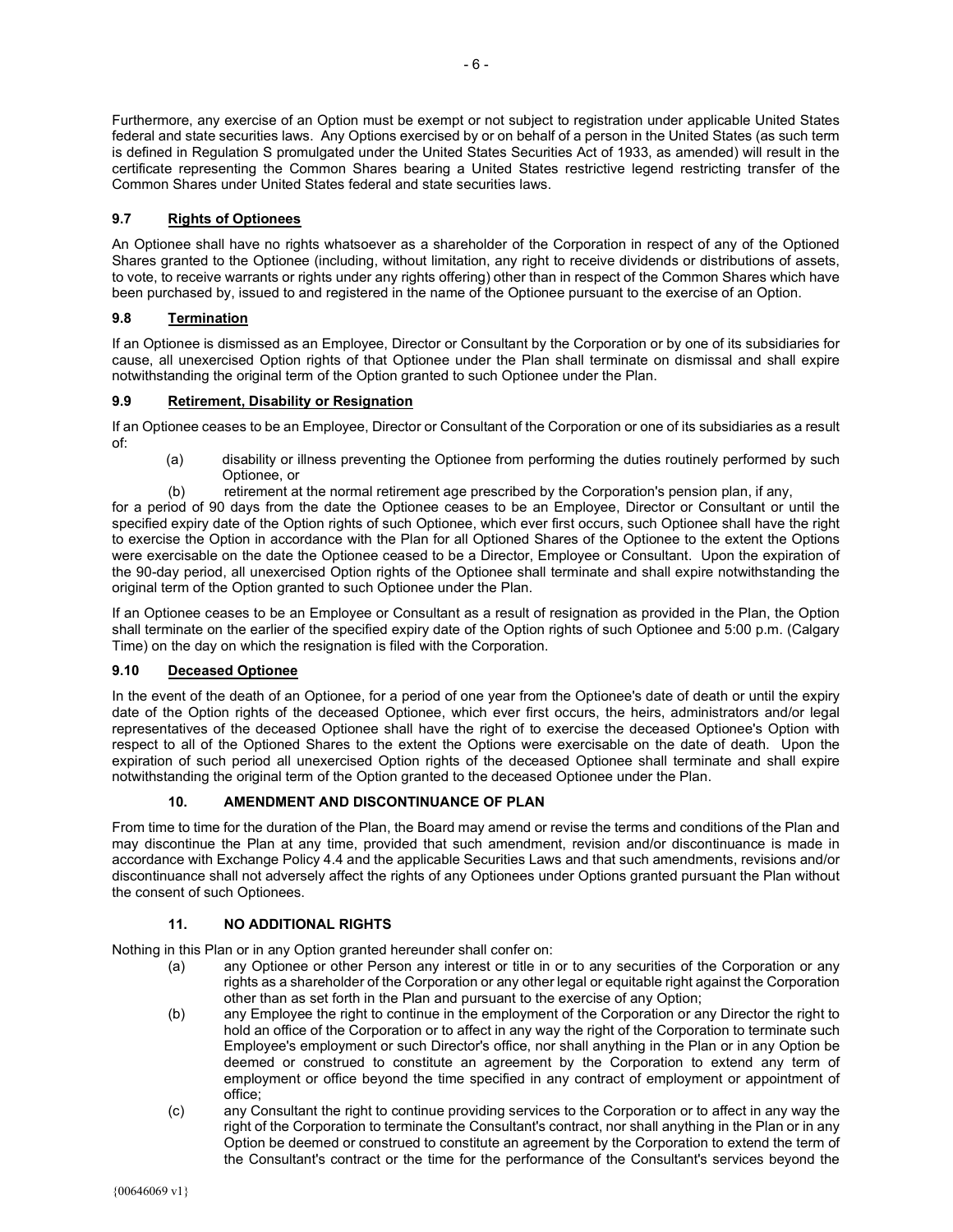term or the time specified in the Consultant's contract.

#### 12. COMPLIANCE WITH LAWS

The obligations of the Corporation to sell Common Shares and deliver share certificates for such Common Shares under the Plan are subject to the Corporation's and the Optionee's compliance with all applicable corporate and Securities Laws as the Corporation deems necessary or advisable.

# 13. UNITED STATES TAX LAW MATTERS

- (a) This Section 13 shall only apply to an Optionee who is a U.S. citizen, U.S. permanent resident or U.S. tax resident or an Optionee for whom a benefit under the Plan would otherwise be subject to U.S. taxation under the U.S. Internal Revenue Code of 1986, as amended (the "U.S. Code"), and the rulings and regulations in effect thereunder (a "U.S. Optionee"). This Section 13 does not and will not add to or modify the Plan in respect of any other category of Optionee who is not a U.S. Optionee.
- (b) Common Shares issued in settlement of an Option granted to a U.S. Optionee will be made in "service recipient stock," as described in U.S. Treasury Regulation 1.409A-1(b)(5)(iii)(E).
- (c) No Option shall be granted to a U.S. Optionee unless the Exercise Price of such Option shall be not less than 100% of the fair market value of a Common Share on the date of grant of such Option (determined by the Board or the Compensation Committee in a manner that satisfies the requirements of U.S. Treasury Regulation 1.409A-1(b)(5)(iv)).
- (d) It is the intention of the Corporation that no Option shall be "deferred compensation" subject to U.S. Code Section 409A, unless and to the extent that the Board or the Compensation Committee specifically determine otherwise, and the Plan and the terms and conditions of Options granted to U.S. Optionees shall be interpreted and administered accordingly.
- (e) Options granted to U.S. Optionees shall be non-qualified options and not as incentive stock options (within the meaning of U.S. Code Section 422).
- (f) Each Optionee is solely responsible and liable for the satisfaction of all taxes and penalties that may be imposed on or for the account of such Optionee in connection with the Plan (including any taxes and penalties under U.S. Code Section 409A), and neither the Corporation nor any affiliate shall have any obligation to indemnify or otherwise hold such Optionee or beneficiary or the Optionee's estate harmless from any or all such taxes or penalties.
- (g) All provisions of the Plan shall continue to apply to a U.S. Optionee, except to the extent that they have been specifically modified by this Section 22.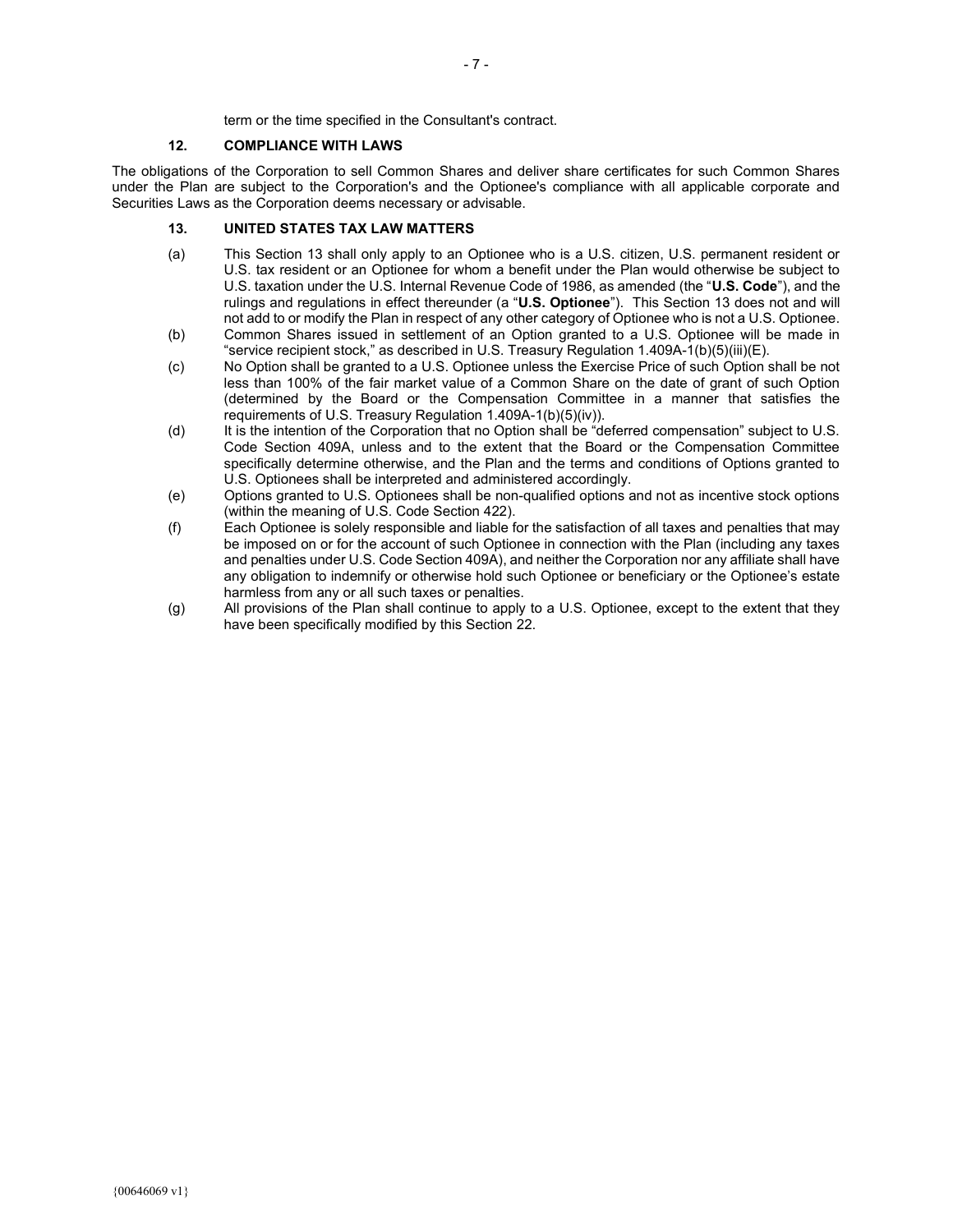#### APPENDIX "B" to the Management Proxy Circular of FLYHT Aerospace Solutions Ltd. AUDIT COMMITTEE

#### **Composition**

The Corporation's Audit Committee is comprised of Doug Marlin, Jack Olcott, Mary McMillan, and Paul Takalo. Other than Mr. Takalo, all of the members of the Audit Committee are independent directors. All members of the Audit Committee are financially literate.

#### Relevant Education and Experience of Members of Audit Committee

Paul Takalo is a self-employed Chartered Professional Accountant with over 30 years' experience in both public practice and industry. From November 2005 to January 2015, Mr. Takalo held the position of Vice-President, Finance and later CFO with a major automotive parts manufacture. Prior thereto, Mr. Takalo spent over 22 years in public practice dealing primarily with mid-sized clients in the areas of audit and advisory services for manufacturing, aviation, oil and gas exploration and servicing companies. For the last five years in public practice, Mr. Takalo was an audit partner.

Doug Marlin has been involved in the management and control of high-tech businesses since 1981. Mr. Marlin's responsibilities have included senior management, financial decision making, designing and writing financial systems and dealing with accounting and financial issues. As well, Mr. Marlin has director and audit committee experience with other public companies which have provided him with a good working knowledge of accounting principles.

As a member of the board of ARINC, Jack Olcott served on that organization's Audit Committee. In his capacity as President of the National Business Aviation Committee, Mr. Olcott oversaw the financial status of that organization and was involved in detailed audits of its activities each year.

Captain Mary McMillan's financial and audit experience ranges from full responsibility for establishing and growing a business, to being accountable for a \$25 million P&L and \$135 million in multi-year contracts.

#### Audit Committee Charter A. Composition and Process

- 1. The Audit Committee shall be composed of a minimum of three members of the Board of Directors, a majority of whom are not officers or employees of the Corporation or any of its affiliates.
	- 2. Members shall serve one-year terms and may serve consecutive terms, which are encouraged to ensure continuity of experience.
	- 3. The Chairperson shall be appointed by the Board of Directors for a one-year term, and may serve any number of consecutive terms.
	- 4. All members of the Audit Committee shall be financially literate. Financial literacy is the ability to read and understand a balance sheet, income statement and cash flow statement that present a breadth and level of complexity comparable to the Corporation's financial statements.
	- 5. The Chairperson shall, in consultation with management and the external auditor and internal auditor (if any), establish the agenda for the meetings and ensure that properly prepared agenda materials are circulated to the members with sufficient time for study prior to the meeting. The external auditor will also receive notice of all meetings of the Audit Committee. The Audit Committee may employ a list of prepared questions and considerations as a portion of its review and assessment process.
- 6. The Audit Committee shall meet at least four times per year and may call special meetings as required. A quorum at meetings of the Audit Committee shall be its Chairperson and one of its other members or the Chairman of the Board of Directors. The Audit Committee may hold its meetings, and members of the Audit Committee may attend meetings, by telephone conference if this is deemed appropriate.
- 7. The minutes of the Audit Committee meetings shall accurately record the decisions reached and shall be distributed to Audit Committee members with copies to be made available to the Board of Directors, the Chief Executive Officer, the Chief Financial Officer and the external auditor, once approved.
- 8. The Audit Committee reviews, prior to their presentation to the Board of Directors and their release, all material financial information required by securities legislation and policies.
- 9. The Audit Committee enquires about potential claims, assessments and other contingent liabilities.
- 10. The Audit Committee periodically reviews with management, depreciation and amortization policies, loss provisions and other accounting policies for appropriateness and consistency.
- 11. The Charter of the Audit Committee shall be reviewed by the Board of Directors on an annual basis.

# B. Authority

- 1. Appointed by the Board of Directors pursuant to provisions of the Canada Business Corporations Act and the bylaws of the Corporation.
- 2. Primary responsibility for the Corporation's financial reporting, accounting systems and internal controls is vested in senior management and is overseen by the Board of Directors. The Audit Committee is a standing committee of the Board of Directors established to assist it in fulfilling its responsibilities in this regard. The Audit Committee shall have responsibility for overseeing management reporting on internal controls. While it is management's responsibility to design and implement an effective system of internal control, it is the responsibility of the Audit Committee to ensure that management has done so.
- 3. In fulfilling its responsibilities, the Audit Committee shall have unrestricted access to the Corporation's personnel and documents and will be provided with the resources necessary to carry out its responsibilities.

{00646069 v1}/ 2}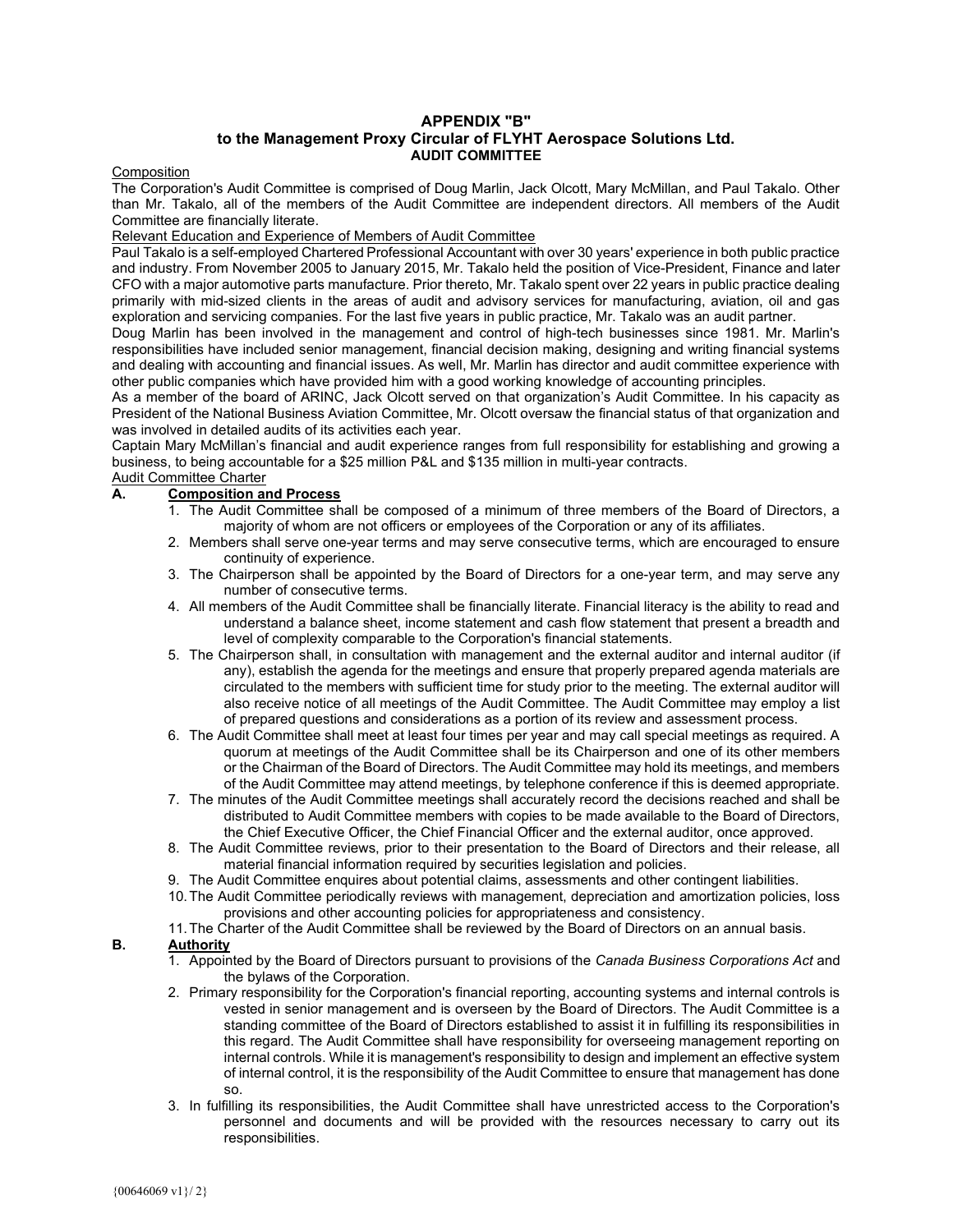- 4. The Audit Committee shall have direct communication channels with the internal auditor (if any) and the external auditor to discuss and review specific issues, as appropriate.
- 5. The Audit Committee shall have the authority to engage independent counsel and other advisors as it determines necessary to carry out its duties.
- 6. The Audit Committee shall establish the compensation to be paid to any advisors employed by the Audit Committee and such compensation shall be paid by the Corporation as directed by the Audit Committee.

# C. Relationship with External Auditors

- 1. An external auditor must report directly to the Audit Committee.
- 2. The Audit Committee is directly responsible for overseeing the work of the external auditor including the resolution of disagreements between management and the external auditor regarding financial reporting.
- 3. The Audit Committee shall implement structures and procedures to ensure that it meets with the external auditor on at least annually in the absence of management.

# D. Accounting Systems, Internal Controls and Procedures

- 1. Obtain reasonable assurance from discussions with and/or reports from management, and reports from external auditors that accounting systems are reliable and that the prescribed internal controls are appropriate and operating effectively for the Corporation and its subsidiaries and affiliates. This will include assessing with management the Corporation's material risk exposures relating to financial reporting matters and actions to identify, monitor and mitigate such exposures.
- 2. The Audit Committee shall review to ensure to its satisfaction that adequate procedures are in place for the review of the Corporation's disclosure of financial information extracted or derived from the Corporation's financial statements and will periodically assess the adequacy of those procedures.
- 3. Review the Audit plan of the external auditors and direct the external auditor's examinations to particular areas.
- 4. Review control deficiencies, Critical audit matters and Key audit matters identified by the external auditor, together with management's response. The audit committee will confirm that internal control recommendations by the auditors have been implemented.
- 5. Review with the external auditor its view of the qualifications and performance of the key financial and accounting executives.
- 6. In order to preserve the independence of the external auditor the Audit Committee will:
	- (a) recommend to the Board of Directors the external auditor to be nominated; and
	- (b) recommend to the Board of Directors the compensation of the external auditor's engagement.
- 7. The Audit Committee shall review and pre-approve any engagements for non-audit services to be provided by the external auditor or its affiliates, together with estimated fees, and consider the impact on the independence of the external auditor.
- 8. Review with management and with the external auditor any proposed changes in major accounting policies, the presentation and impact of significant risks and uncertainties, and key estimates and judgments of management that may be material to financial reporting.
- 9. The Audit Committee shall review and approve the Corporation's hiring policies regarding partners, employees and former partners and employees of the present and most recent former external auditor of the Corporation.
- 10. The Audit Committee shall establish procedures for the receipt, retention and treatment of complaints received by the Corporation regarding accounting, internal accounting controls or auditing matters and the confidential anonymous submission by employees of the Corporation of concerns regarding questionable accounting or auditing matters.
- 11. The Audit Committee shall on an annual basis, prior to public disclosure of its annual financial statements, ensure that the external auditor has entered into a participation agreement and has not had its participant status terminated, or, if its participant status was terminated, has been reinstated in accordance with the Canadian Public Accountability Board ("CPAB") bylaws and is in compliance with any restriction or sanction imposed by the CPAB.

# E. Statutory and Regulatory Responsibilities

- 1. Annual Financial Information review the annual audited financial statements, including any letter to shareholders and related press releases and recommend their approval to the Board of Directors, after discussing matters such as the selection of accounting policies (and changes thereto), major accounting judgments, accruals and estimates with management and the external auditor.
- 2. Annual Report review the management discussion and analysis ("MD&A") section and all other relevant sections of the annual report to ensure consistency of all financial information included in the annual report.
- 3. Interim Financial Statements review the quarterly interim financial statements and MD&A, including any letter to shareholders and related press releases and recommend their approval to the Board of Directors.
- 4. Earnings Guidance/Forecasts review forecasted financial information and forward looking statements.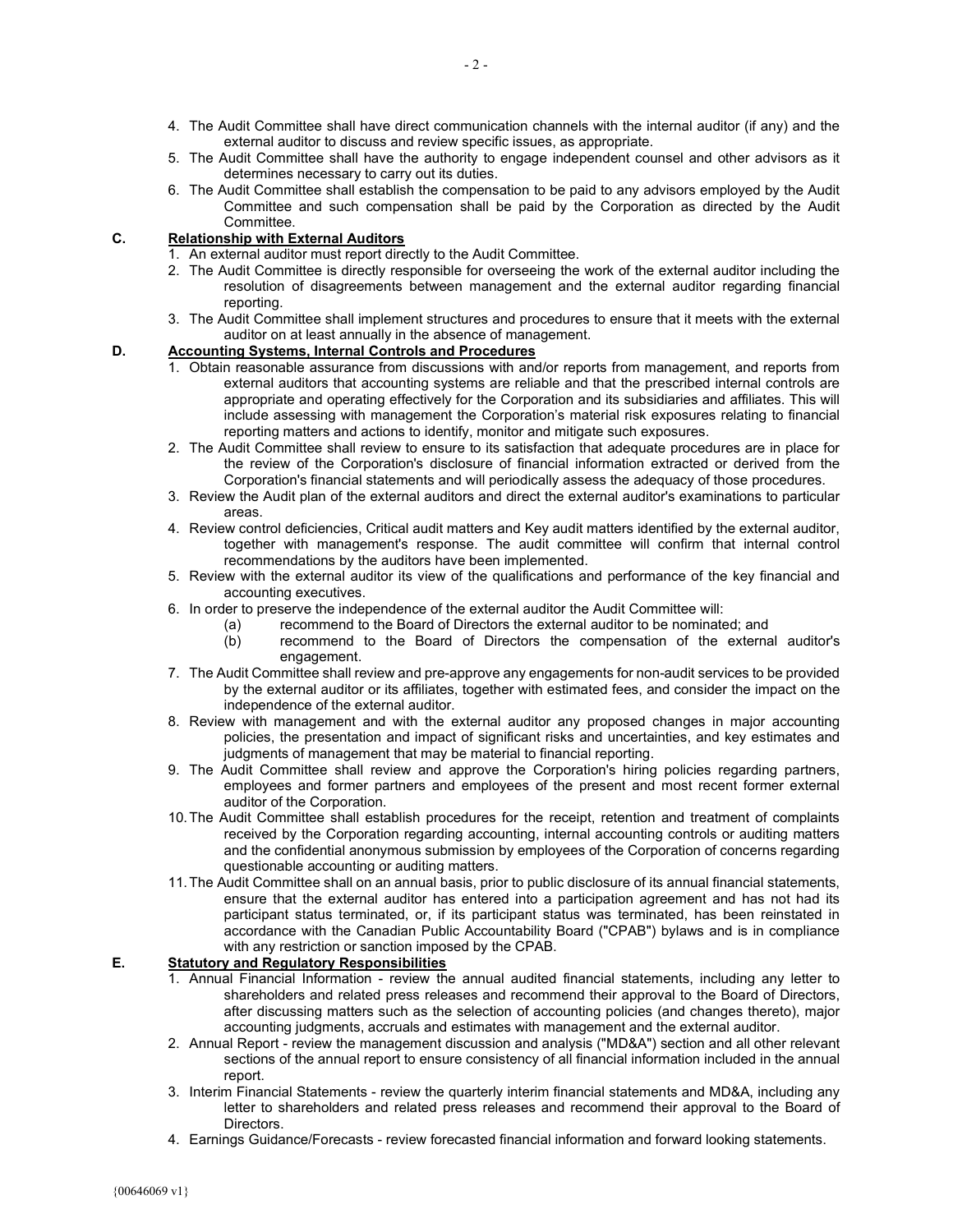5. Review the Corporation's financial statements, MD&A and earnings press releases before the Corporation publicly discloses this information.

#### F. Reporting

- 1. Report, through the Chairperson of the Audit Committee, to the Board of Directors following each meeting on the major discussions and decisions made by the Audit Committee.
- 2. Report annually to the Board of Directors on the Audit Committee's responsibilities and how it has discharged them.
- 3. Review the Audit Committee's Charter annually and recommend the approval of any proposed amendments to the Board of Directors.

#### G. Other Responsibilities

- 1. Investigating fraud, illegal acts or conflicts of interest.
- 2. Discussing selected issues with corporate counsel or the external auditor or management.

#### Audit Committee Oversight

The Directors accepted all recommendations of the Audit Committee since the commencement of the most recently completed financial year regarding the recommendation to nominate or compensate an external auditor. Reliance on Certain Exemptions

#### Other than the exemption provided in Section 6.1 of Multilateral Instrument 52-110, the Corporation did not at any time since the commencement of the most recently completed financial year rely on an exemption contained in Multilateral Instrument 52-110 Audit Committees, in whole or in part.

#### Pre-Approval Policies and Procedures

The Audit Committee shall have authority and responsibility for pre-approval of all non-audit services to be provided to the Corporation or its subsidiary entities by the external auditors or the external auditors of the Corporation's subsidiary entities, unless such pre-approval is otherwise appropriately delegated or if appropriate specific policies and procedures for the engagement of non-audit services have been adopted by the Audit Committee.

#### External Auditor Services Fees

The aggregate fees billed by the Corporation's external auditors in each of the last two fiscal years for audit fees are as follows:

| <b>Financial Year Ending</b> | <b>Audit Fees</b> | Audit Related Fees <sup>(1)</sup> | Tax Fees $(2)$ | All Other Fees <sup>(3)</sup> |
|------------------------------|-------------------|-----------------------------------|----------------|-------------------------------|
| 2020                         | \$143.750         | \$8.250                           | \$21.271       | -                             |
| 2021                         | \$177.192         | \$8.828                           | \$41.697       | \$9.462                       |

#### Notes:

(1) Specified procedures related to quarterly reporting and adoption of IFRS pronouncements

(2) Various tax matters

(3) Business combinations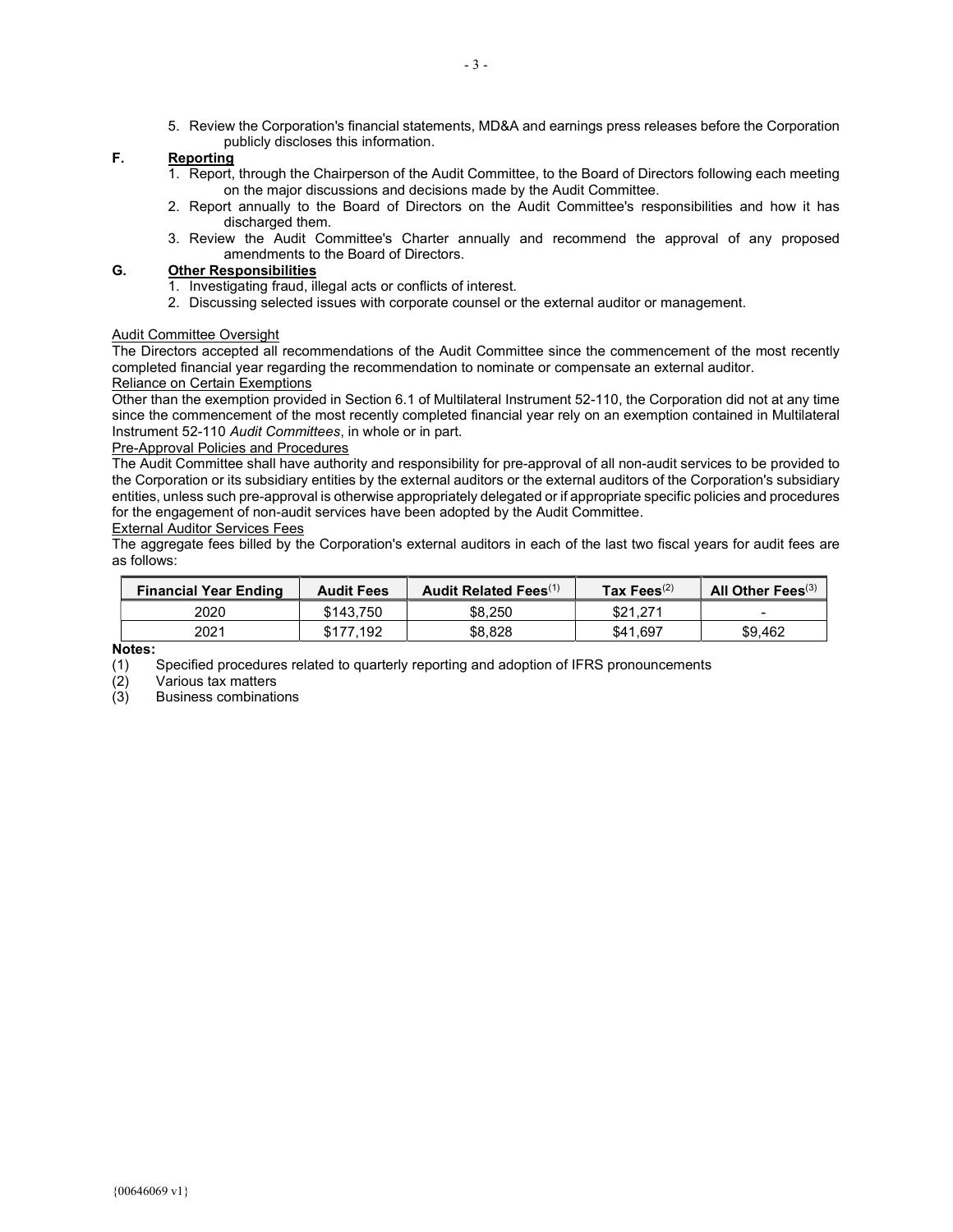#### APPENDIX "C" to the Management Proxy Circular of FLYHT Aerospace Solutions Ltd. CORPORATE GOVERNANCE DISCLOSURE (FORM 58-101F2)

1. Board of Directors — Disclose how the board of directors (the board) facilitates its exercise of independent supervision over management, including:

(i) the identity of directors that are independent, and

Brent Rosenthal, Douglas Marlin, Jack Olcott, Jonina Jonsson, Mary McMillan and Michael Brown. (ii) the identity of directors who are not independent, and the basis for that determination.

William T. Tempany. In determining whether a director is independent, the Corporation chiefly considers whether the director has a relationship which could, or could be perceived to, interfere with the director's ability to objectively assess the performance of management. Mr. Tempany is currently acting as Interim CEO.

Paul Takalo. In determining whether a director is independent, the Corporation chiefly considers whether the director has a relationship which could, or could be perceived to, interfere with the director's ability to objectively assess the performance of management. Mr. Takalo has provided consultant services to the Corporation in the past 12 months.

- 2. Directorships If a director is presently a director of any other issuer that is a reporting issuer (or the equivalent) in a jurisdiction or a foreign jurisdiction, identify both the director and the other issuer. Jonina Jonsson is a member of the advisory board of Waltzing Mathilda Aviation LLC, a director on the board of Icelandair, and a member of the advisory board of Genesis Park Acquisition Corp.
- 3. Orientation and Continuing Education Describe what steps, if any, the board takes to orient new board members, and describe any measures the board takes to provide continuing education for directors.

The Corporation has not developed an official orientation or training program for new directors. As required, new directors will have the opportunity to become familiar with the Corporation by meeting with other directors and its officers and employees. Orientation activities will be tailored to the particular needs and expertise of each director and the overall needs of the board of directors.

4. Ethical Business Conduct — Describe what steps, if any, the board takes to encourage and promote a culture of ethical business conduct.

The Corporation's Corporate Disclosure Policy assists in governance of the conduct of its directors, officers, spokespersons and employees as it relates to communications with the public. The Corporation does not currently have a formal code of business conduct or policy in place for its directors, officers, employees and consultants. The board of directors believes that the Corporation's size facilitates informal review of and discussions with employees and consultants.

The Corporation has a whistleblower policy in place which is acknowledged by all employees upon hire, and which is periodically reviewed with all staff.

A comprehensive anti-corruption policy ensures all relevant staff and consultants are trained appropriately. Relevant consultants are required to attest to compliance on a regular basis and all business opportunities are evaluated with this policy in mind. Directors are informed of activities undertaken to minimize risk in this area.

The board of directors monitors ethical conduct of the Corporation and ensures that it complies with applicable legal and regulatory requirements, such as those of relevant securities commissions and stock exchanges. The board of directors has found that the fiduciary duties placed on individual directors by the Corporation's governing corporate legislation and the common law, as well as the restrictions placed by applicable corporate legislation on the individual director's participation in decisions of the board of directors in which the director has an interest, have been sufficient to ensure that the board of directors operates independently of management and in the best interests of the Corporation.

- 5. Nomination of Directors Disclose what steps, if any, are taken to identify new candidates for board nomination, including:
	- (i) who identifies new candidates, and

(ii) the process of identifying new candidates

The board of directors has not appointed a nominating committee because the board of directors as a whole fulfills these functions.

6. Compensation — Disclose what steps, if any, are taken to determine compensation for the directors and CEO, including:

(i) who determines compensation, and

Brent Rosenthal, Douglas Marlin, Michael Brown, and Jonina Jonsson are members of the Corporation's Governance and Compensation Committee, which determines compensation for directors and officers.